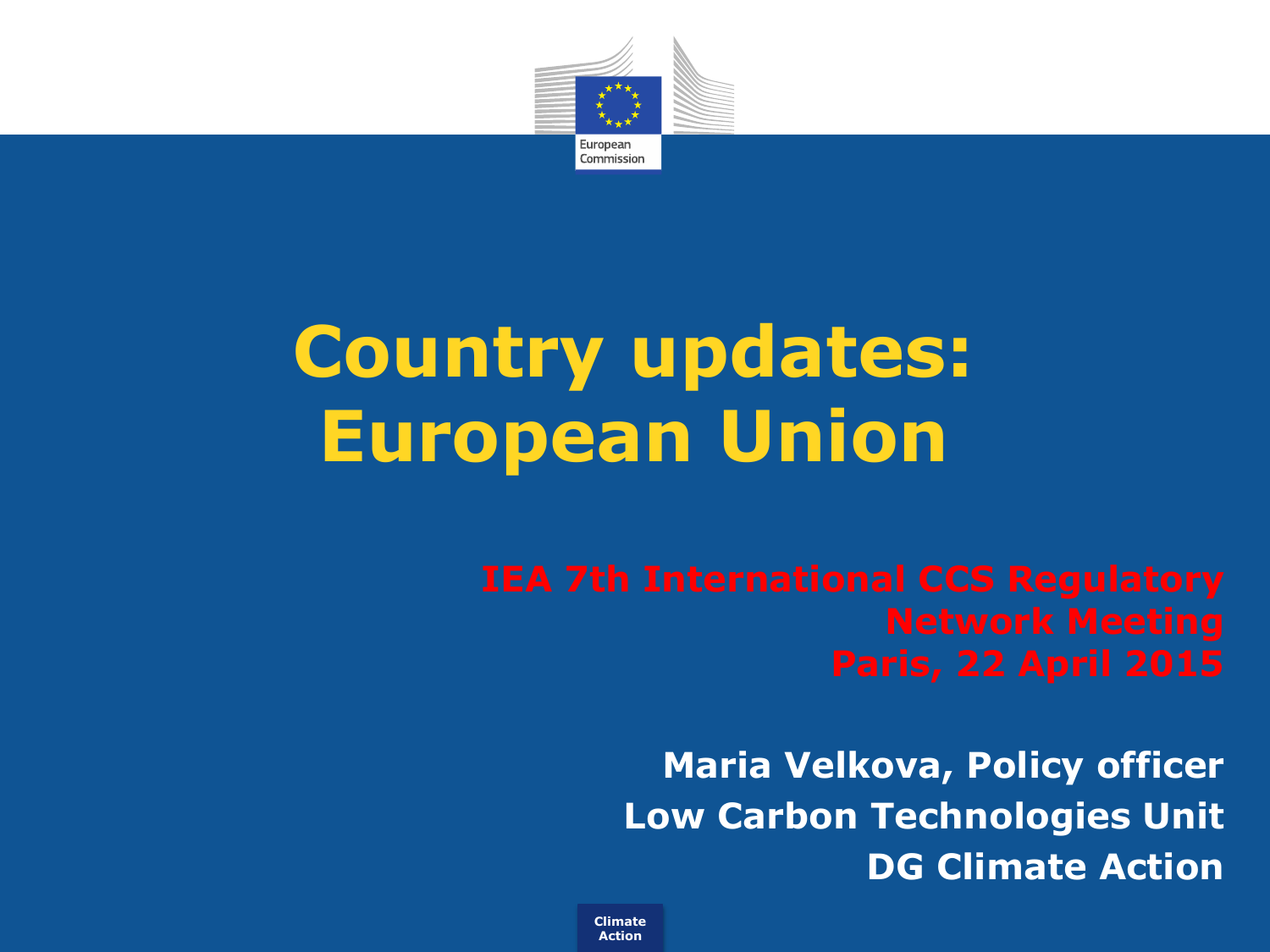

### • **1.Recent policy developments** • 2.Implementation of the CCS Directive • 3.Review of the CCS Directive

**Climate Action**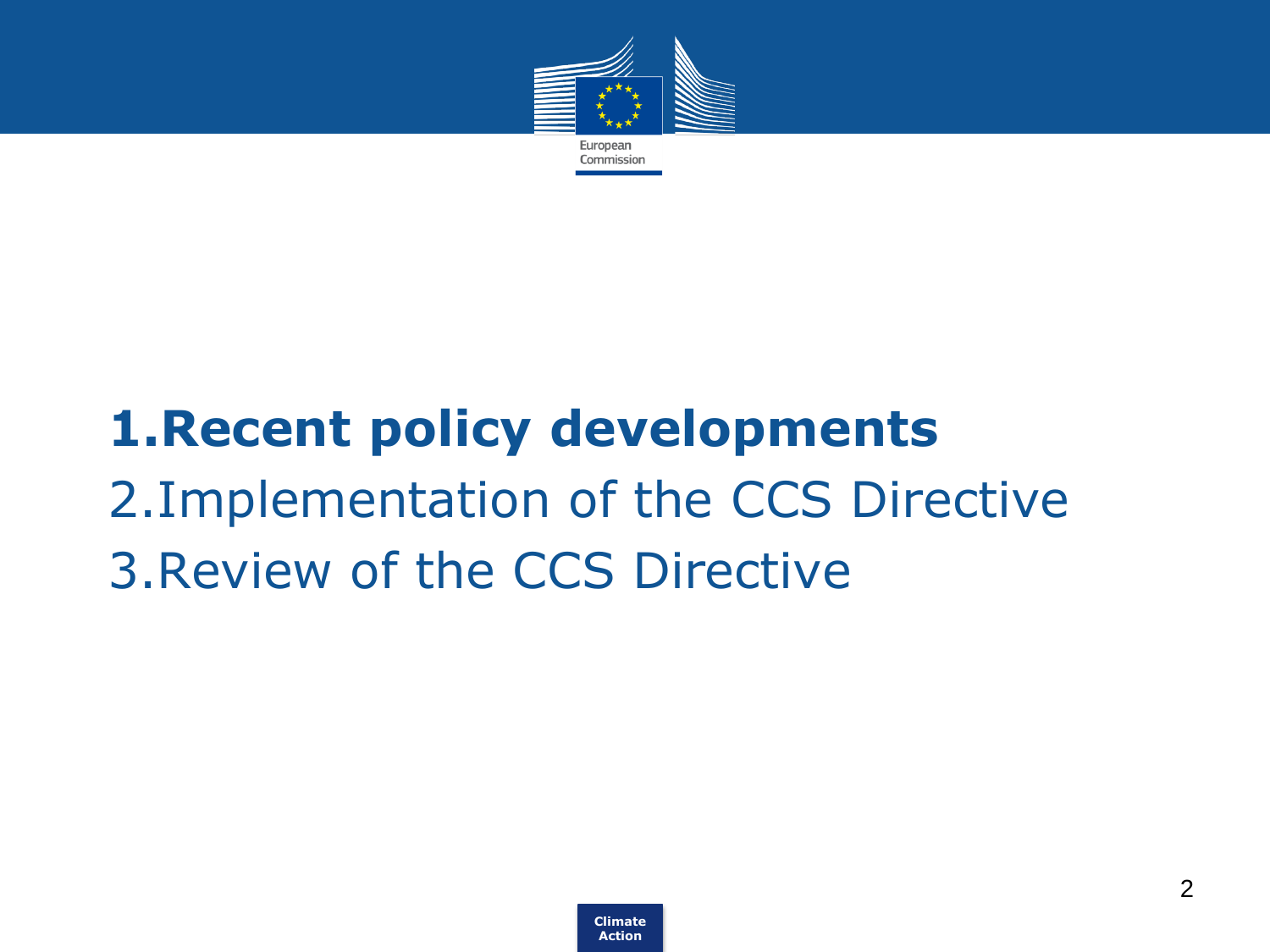

#### **Agreed headline targets 2030 Framework for Climate and Energy**

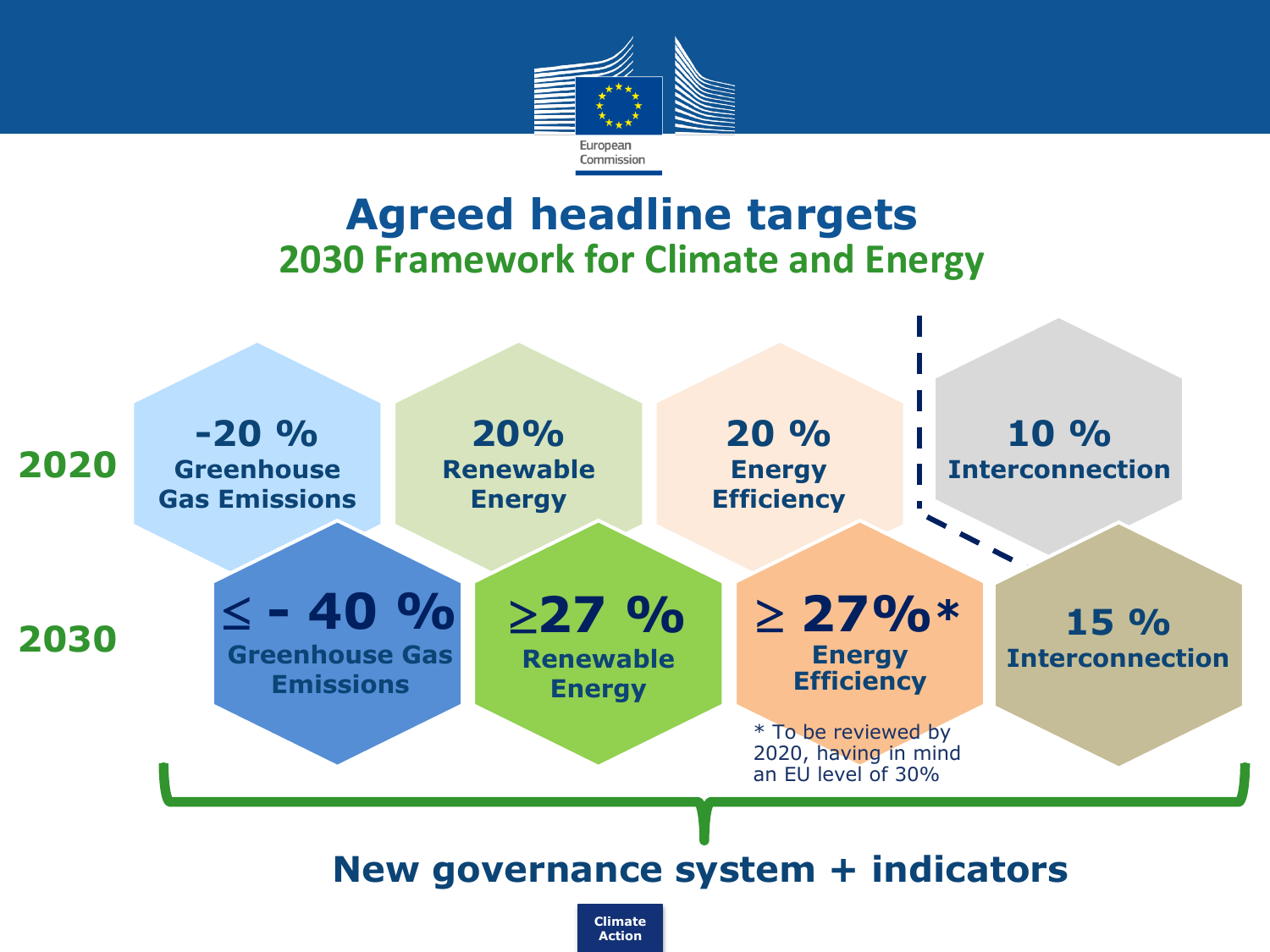

# **GHG Emissions Emission reductions in ETS and non-ETS**



**Climate Action**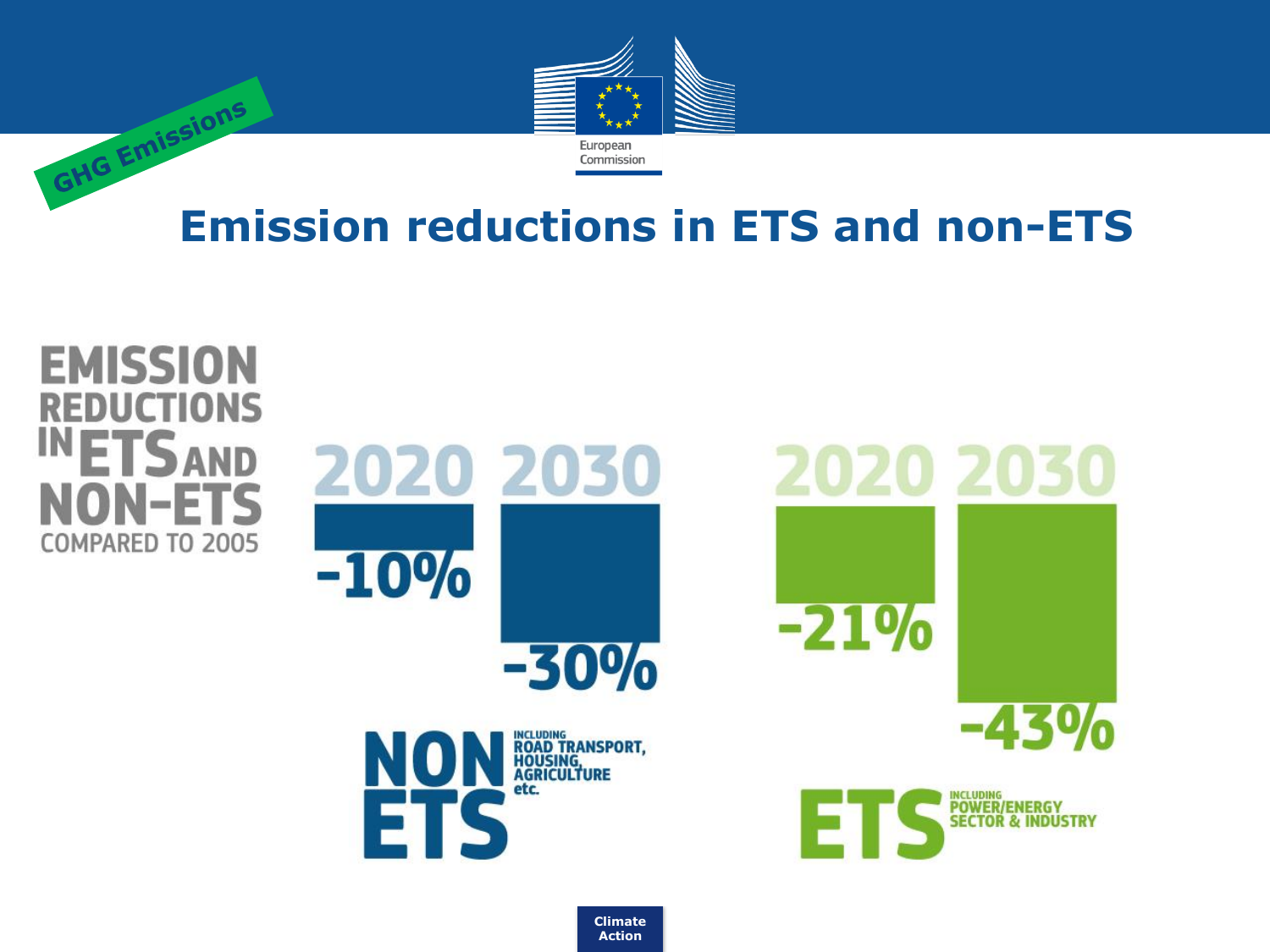

# **The European carbon market after 2020 Well-functioning reformed EU ETS as the main instrument**

**Cap** to decline with **2.2 %** from 2021 onwards

**Free allocation** to prevent carbon leakage **continued**

**Redistribution**: 90 % among all 28 Member States / 10 % among lower income Member States

**Innovation fund** created **("NER400")**

#### **Modernisation fund** set up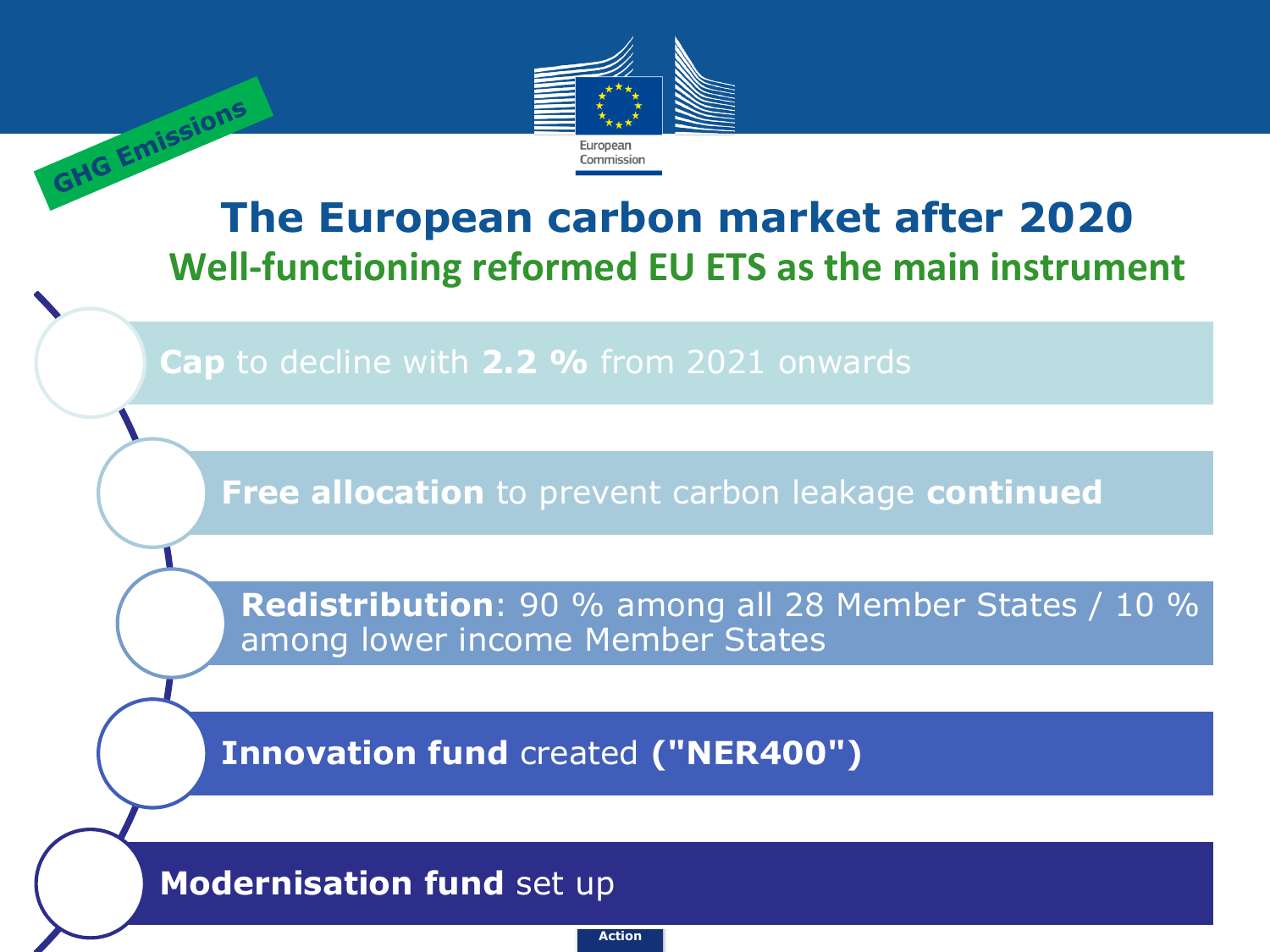

GHG Emissions

#### **Innovation fund**

#### **Support for low-carbon demonstration**

**400 million allowances,** amount depending on carbon price

Building on **existing NER300** programme for carbon capture and storage and renewables

**New: extension of scope to low carbon** innovation in industrial sectors

#### Open for **projects** in **all Member States**

**Climate Action**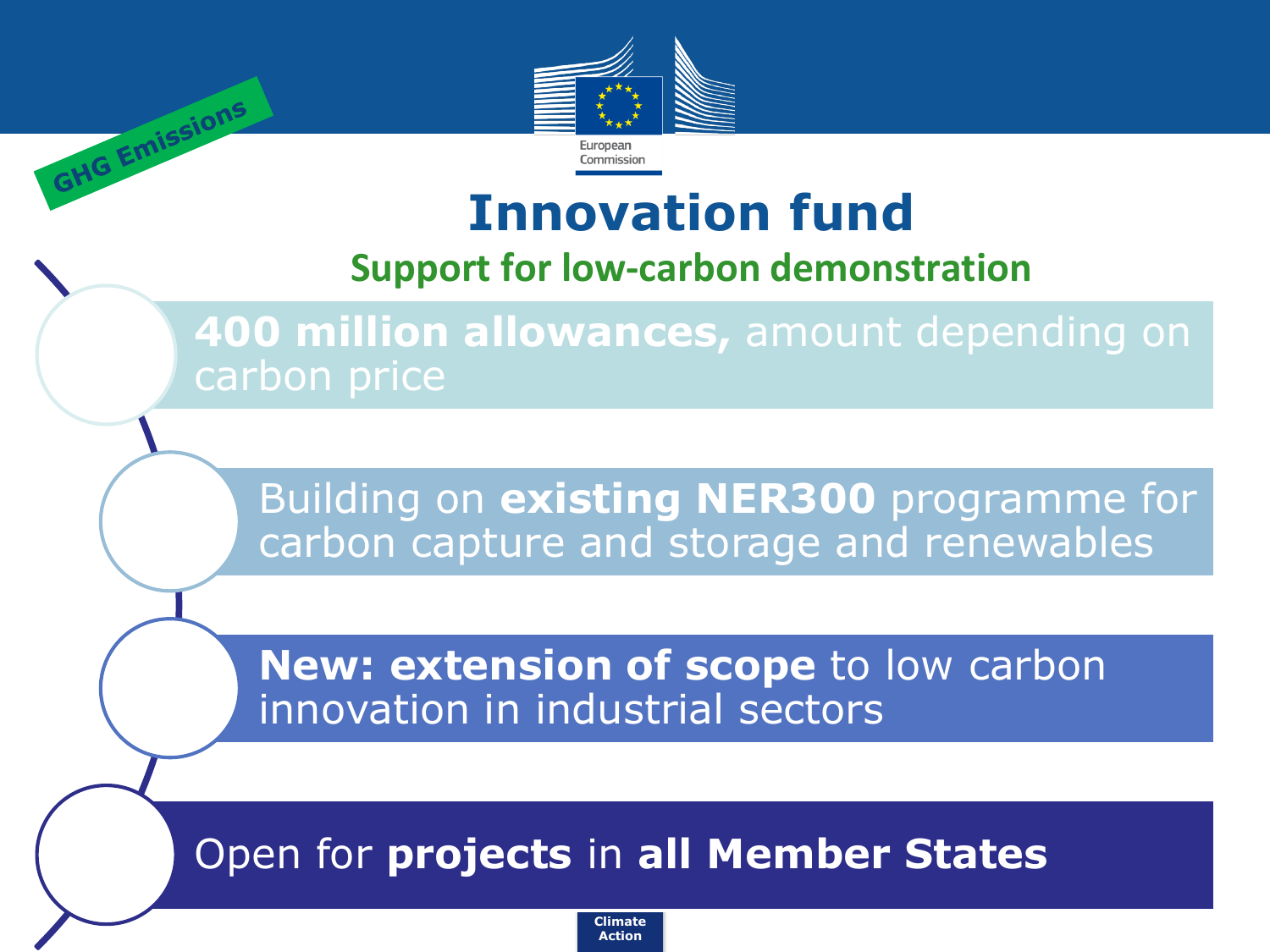

#### **Energy Union A Framework Strategy for a Resilient Energy Union with a Forward-Looking Climate Change Policy, 25.02.2015, COM(2015)80**

- $\checkmark$  Energy security, solidarity and trust
- A fully integrated European energy market
- Energy efficiency contributing to moderation of demand
- $\checkmark$  Decarbonising the economy
- Research, Innovation and Competitiveness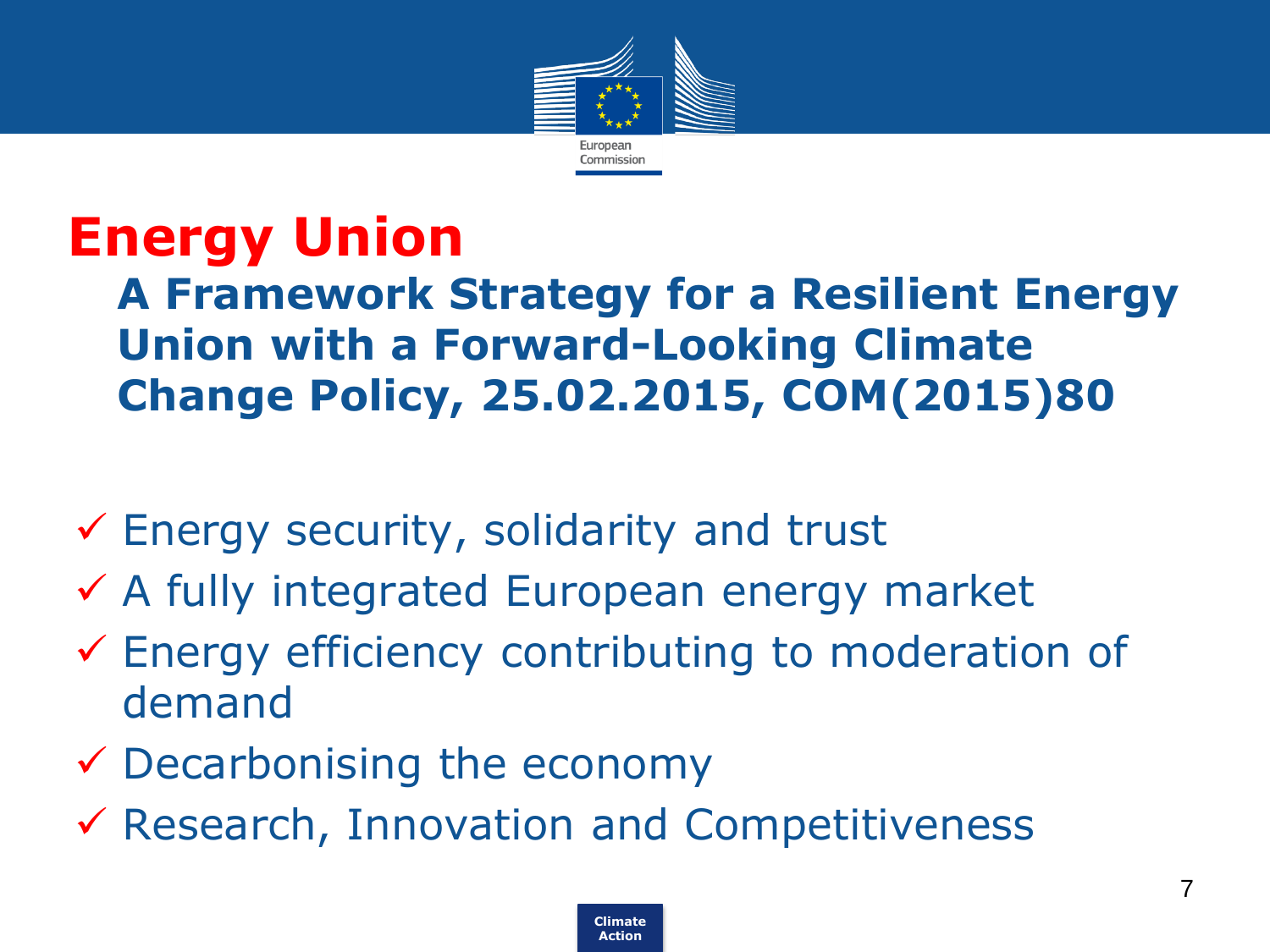

### **Energy Union**

- A **forward-looking approach to CCS** and CCU for the **power and industrial sectors**, which will be **critical to reaching the 2050 climate objectives in a cost-effective way**.
- This will require an **enabling policy framework**, including a reformed **ETS** and the new **Innovation Fund**, to increase business and investor clarity, which is needed to further develop this technology.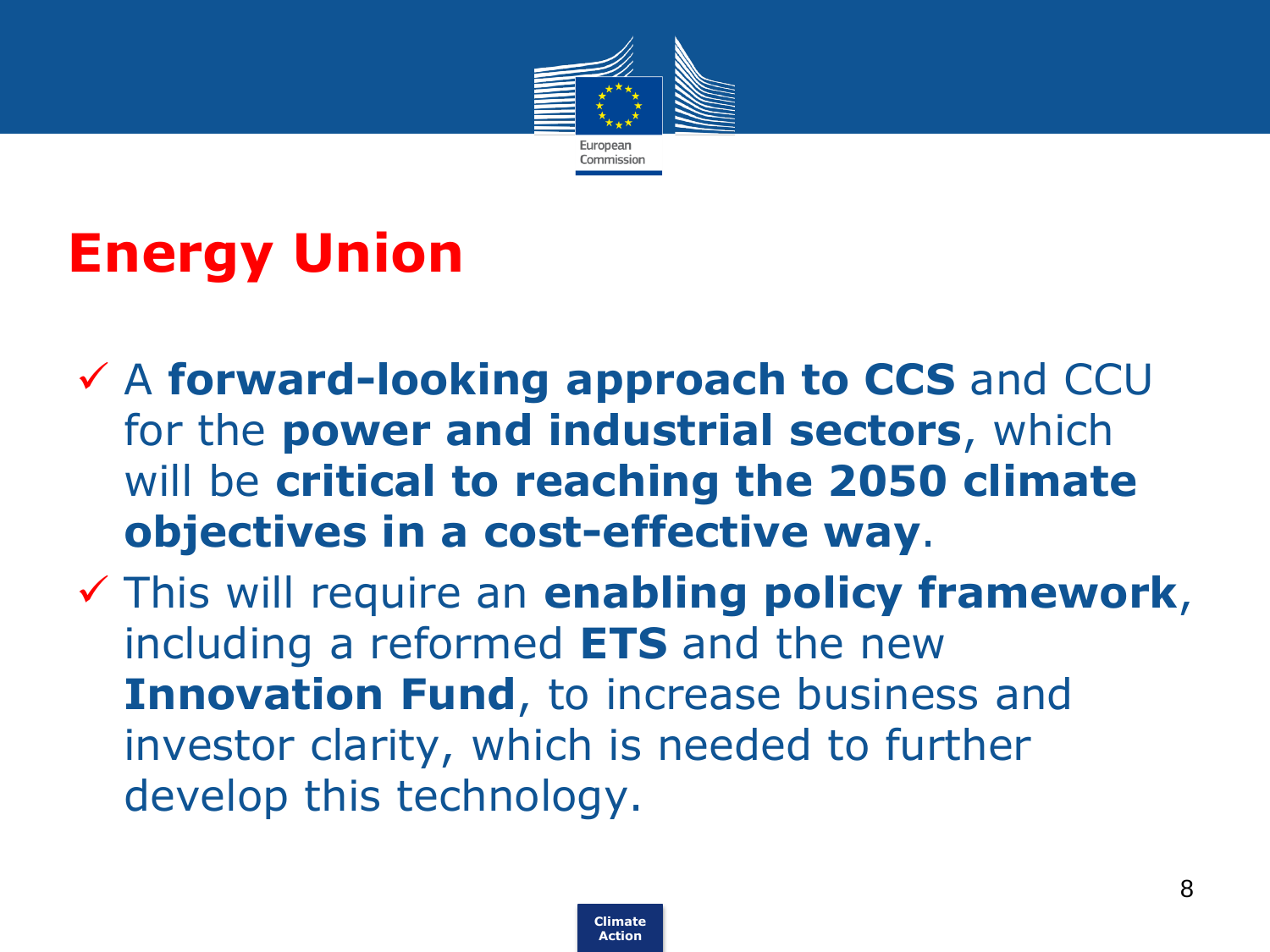

### 1. Recent policy developments • **2.Implementation of the CCS Directive**  • 3.Review of the CCS Directive

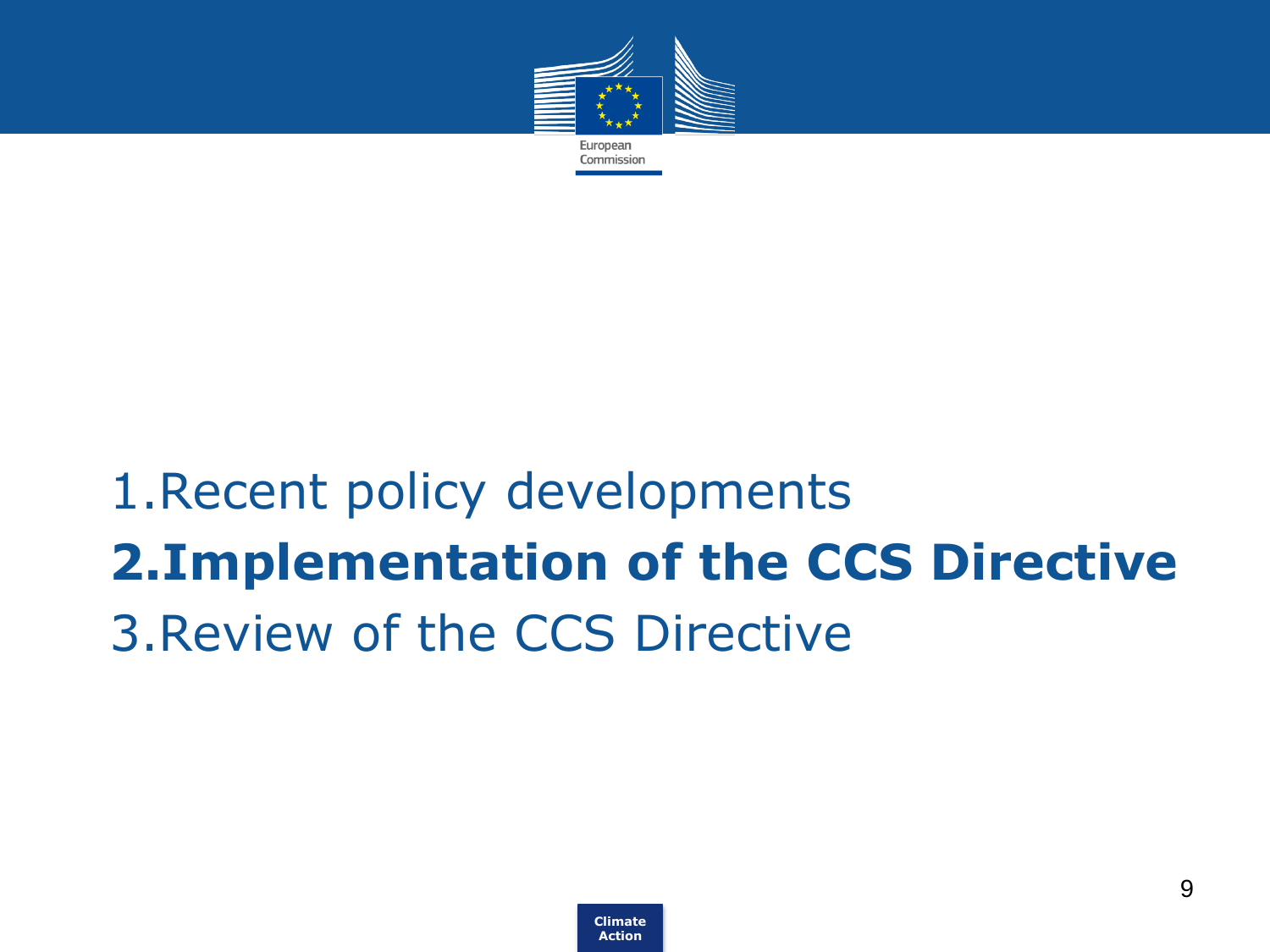

#### **CCS Directive – state of transposition**

- By 2013 all Member States notified transposing measures
- **Transposition deemed complete for all Member** States except one
- Conformity check *ongoing*
	- Full conformity confirmed so far for 6 Member States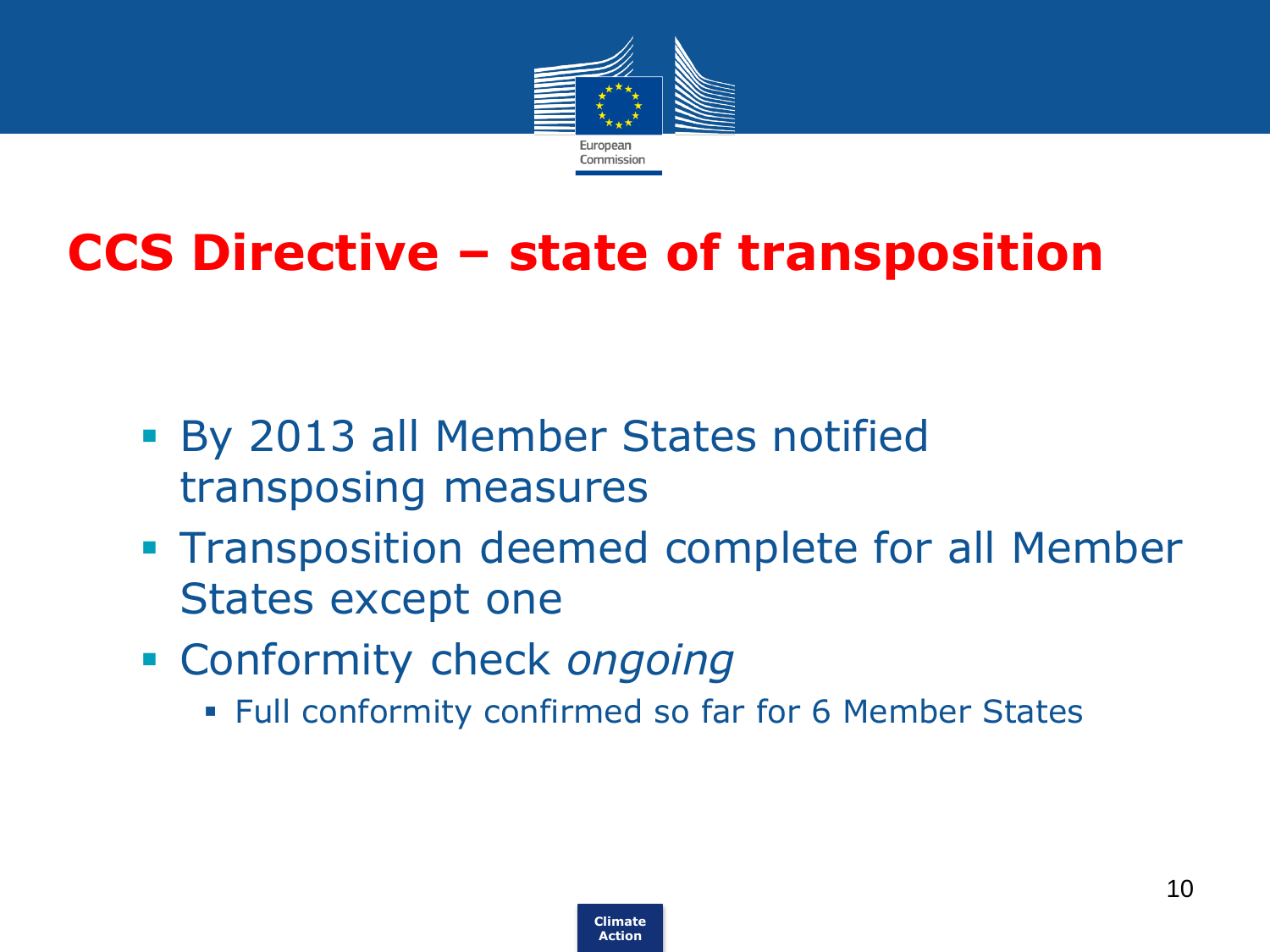

### 1. Recent policy developments • 2.Implementation of the CCS Directive • **3.Review of the CCS Directive**

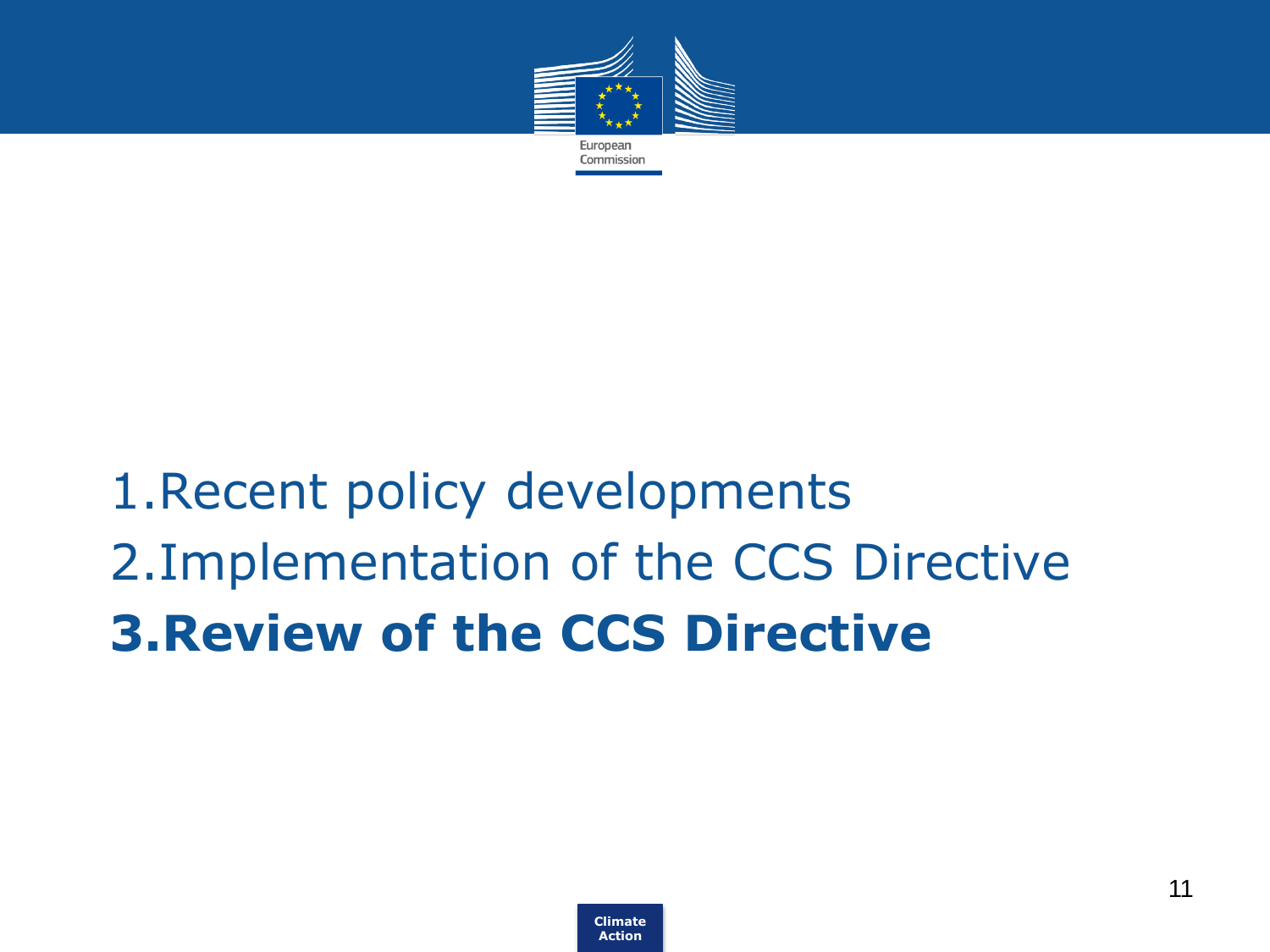

#### **Review of the CCS Directive**

- Art 38 requests review report by March 2015
- Is Directive fit-for-purpose? part of REFIT programme to assess effectiveness, relevance, efficiency, coherence and EU-added value of EU law
- But also consideration of broader objectives of the Directive related to the EU energy & climate policy framework

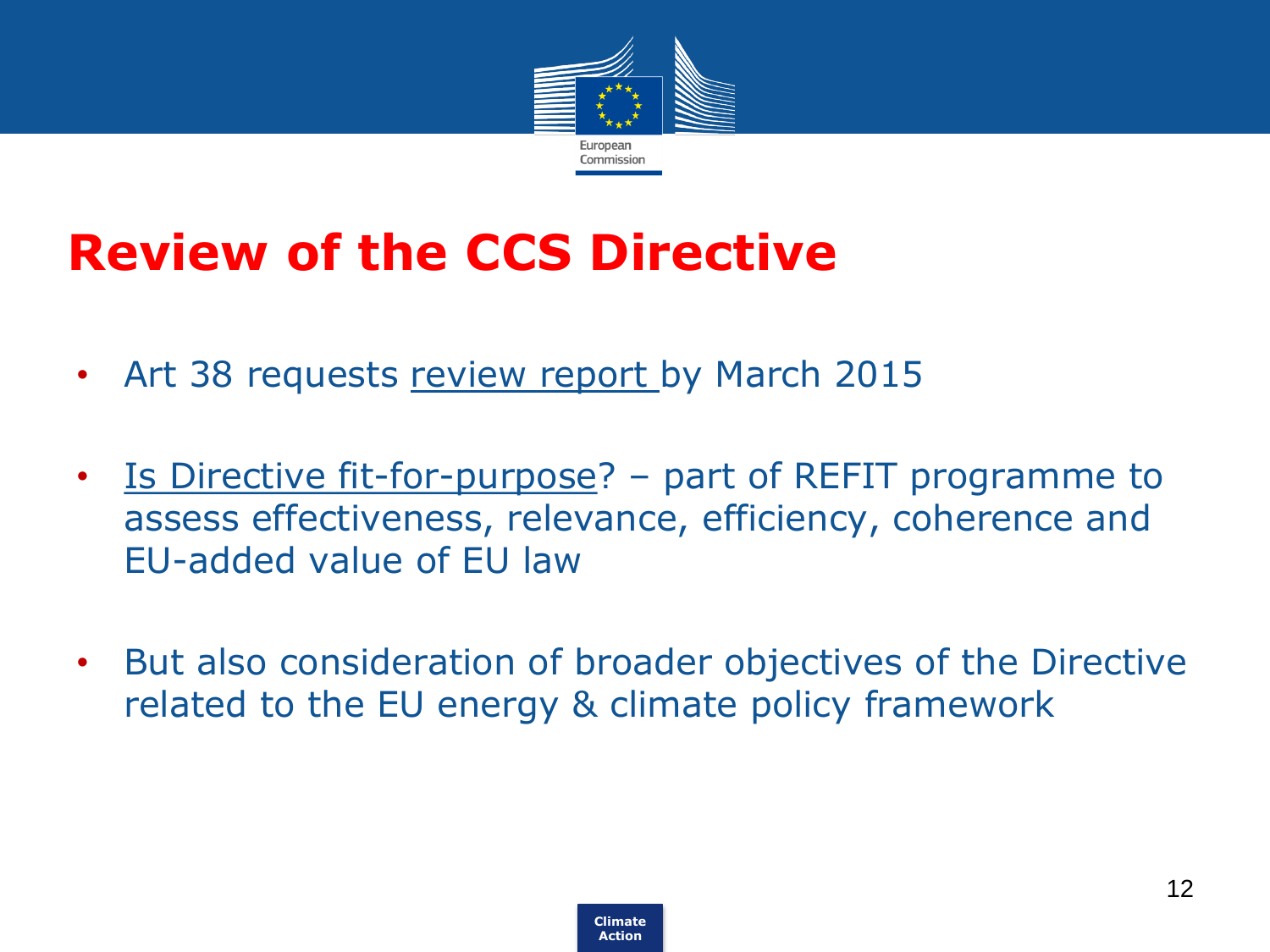

#### **Evaluation study by consultants**

- Triple-E Consulting, Ricardo-AEA and TNO
- Geographic scope: European Economic Area
- Method: Literature review and case studies, on-line consultation, interviews, focus groups, 2 stakeholder meetings
- Goal: Retrospective assessment and possible improvements to the current legal and policy framework and/or its application by the national authorities and industry
- Timeline: April December 2014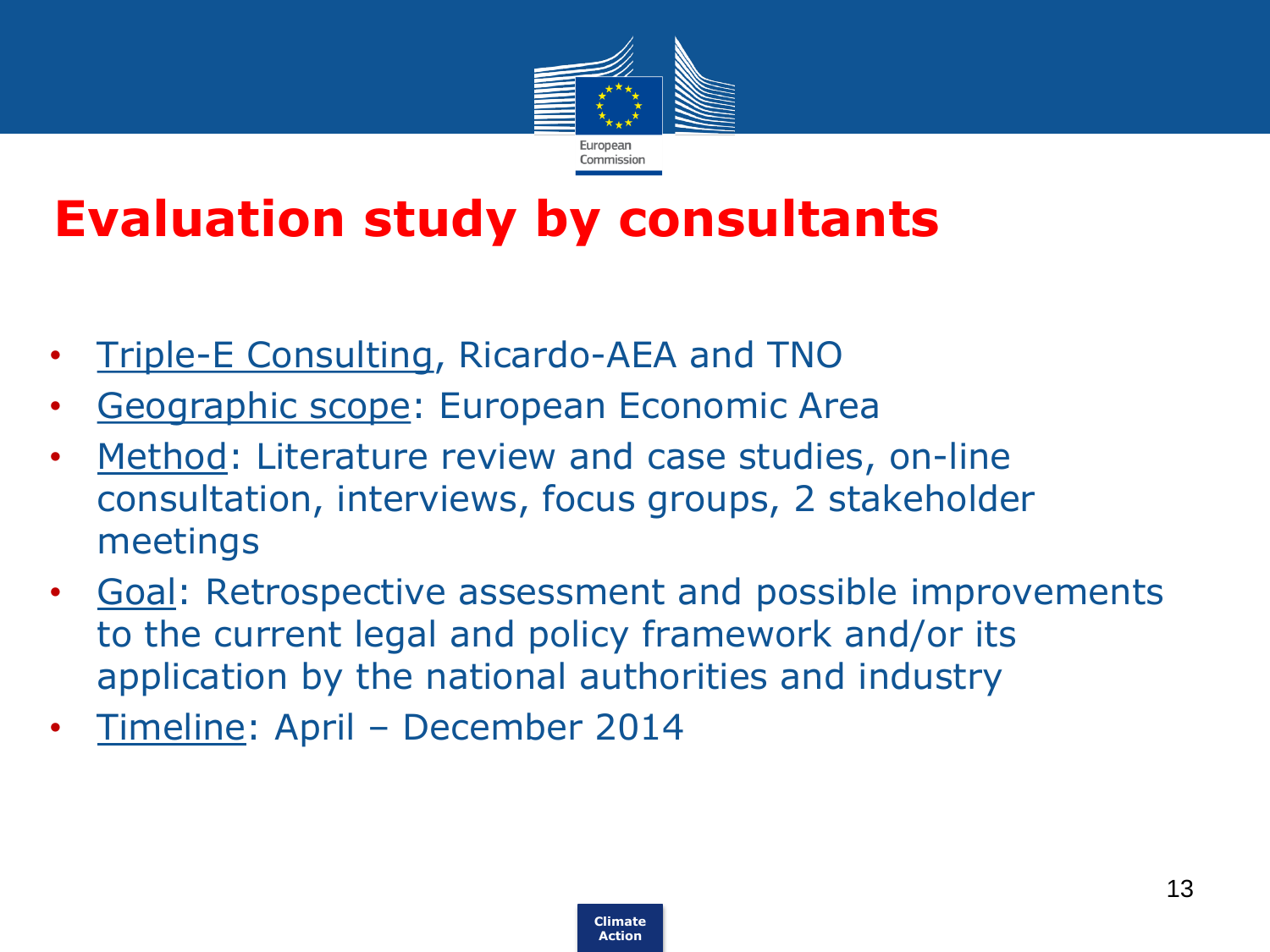

#### **Stakeholder consultation statistics**

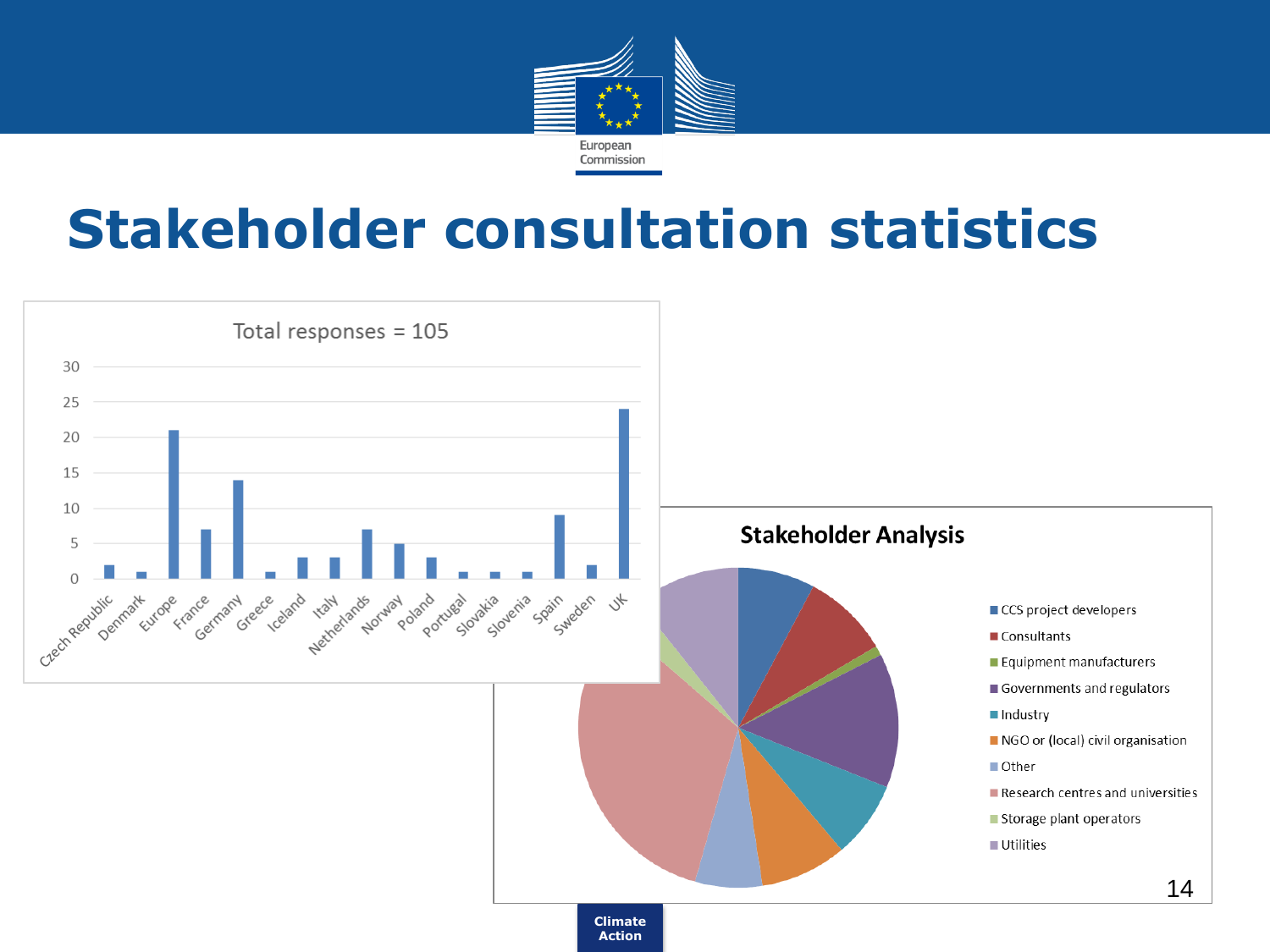

### **Methodological limitations**

- Limited experience with application of the Directive
	- **ROAD – the only project with practical experience with the Directive**
	- **The operational European examples either started before the CCS Directive or are below the 100kt of CO<sup>2</sup> stored threshold for R&D projects**

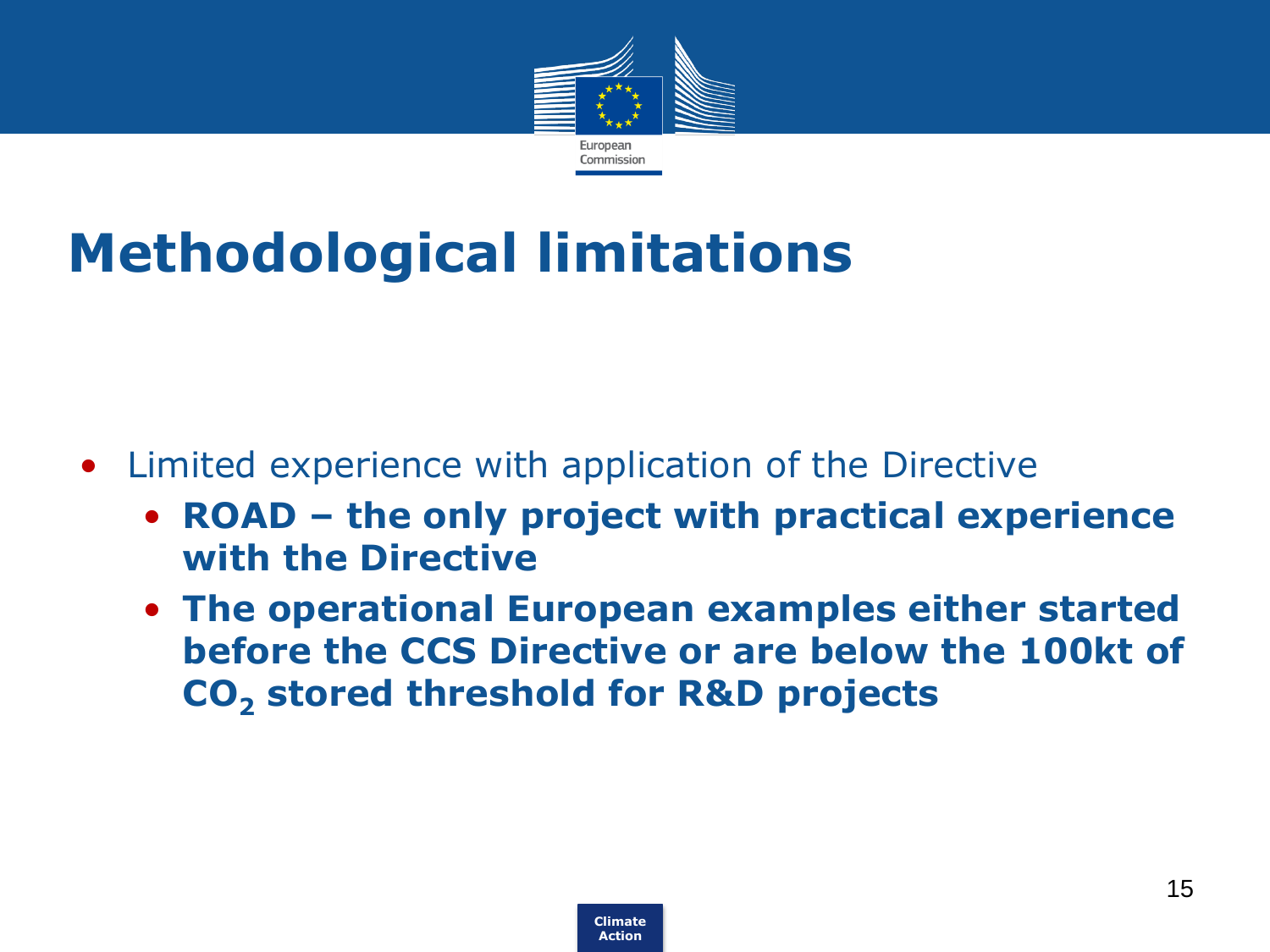

**CCS State of play**

*Art. 38*

| ន្ត | <b>EUROPE</b>            | <b>EOR</b>     |                                      |
|-----|--------------------------|----------------|--------------------------------------|
|     |                          | <b>NON-EOR</b> | <b>Sleipner and Snøhvit (Norway)</b> |
|     | <b>NORTH AMERICA</b>     | <b>EOR</b>     |                                      |
|     |                          | <b>NON-EOR</b> |                                      |
|     | <b>REST OF THE WORLD</b> | <b>EOR</b>     |                                      |
|     |                          | <b>NON-EOR</b> |                                      |

| 2014<br>FEBRUARY | <b>EUROPE</b>            | <b>EOR</b>     |                                              |
|------------------|--------------------------|----------------|----------------------------------------------|
|                  |                          | <b>NON-EOR</b> | への<br>Sleipner and Snøhvit (Norway) and ROAD |
|                  | <b>NORTH AMERICA</b>     | <b>EOR</b>     | ^^^^●●●● <b>⊙⊙●●<del>⊙</del></b>             |
|                  |                          | <b>NON-EOR</b> | $\mathbf{I}$                                 |
|                  | <b>REST OF THE WORLD</b> | <b>EOR</b>     | 0000                                         |
|                  |                          | <b>NON-EOR</b> |                                              |

**Action**

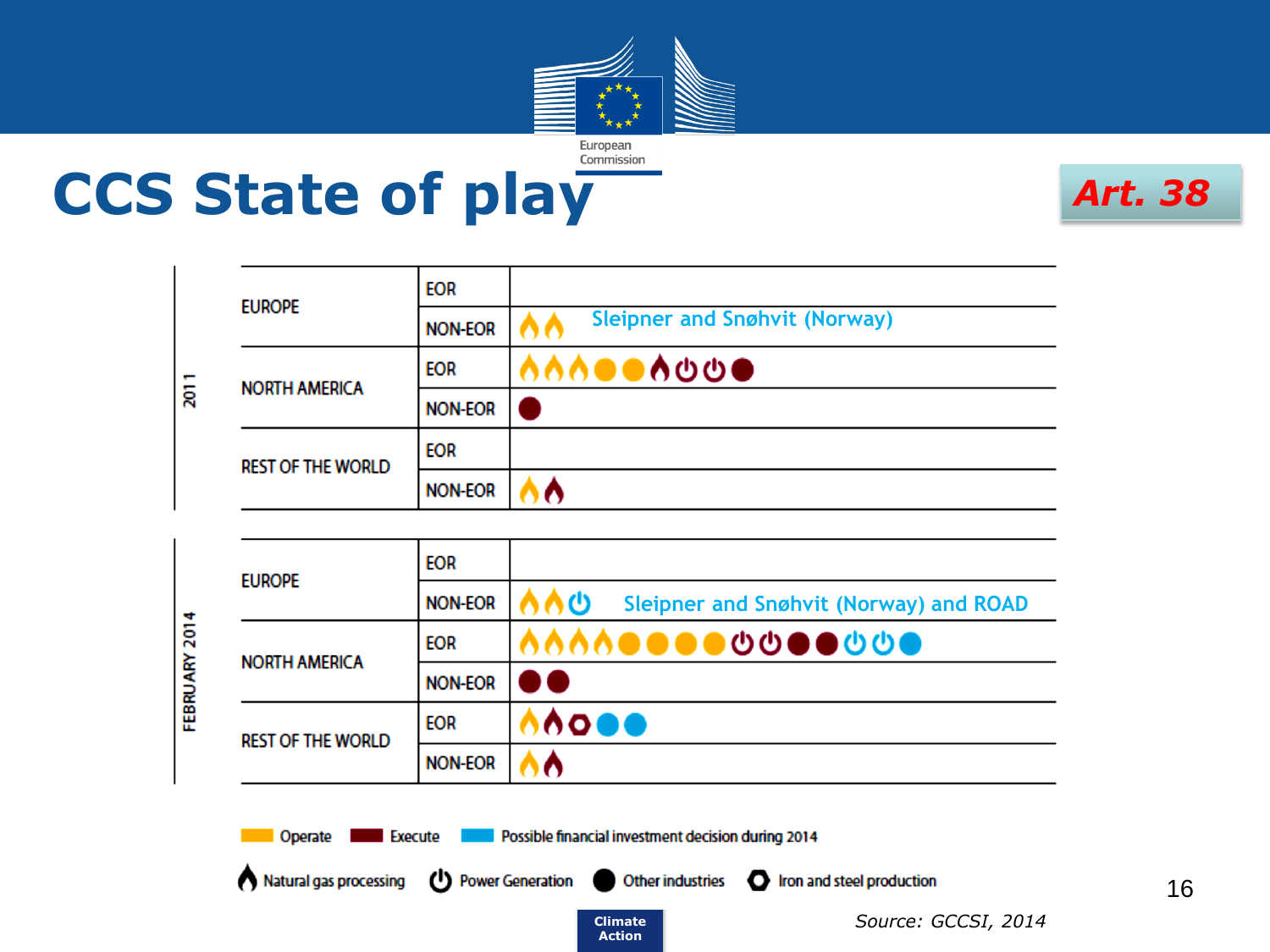

### **Objectives of the CCS Directive**

- To manage CCS environment, health and safety (EHS) risks
- To internalise the positive externalities of CCS deployment
- To remove legal barriers and to ensure a common approach
- To help address public acceptance concerns
- To help increase the speed and scale of CCS uptake **17** and scale of CCS uptake 17
- Objectives **appropriate**
- Directive provides **enabling framework**
- Limited contribution to establish **CCS infrastructure** or define its **role in the EU's climate and energy policy**
- Very limited impact on **public acceptance** and increasing **uptake of CCS**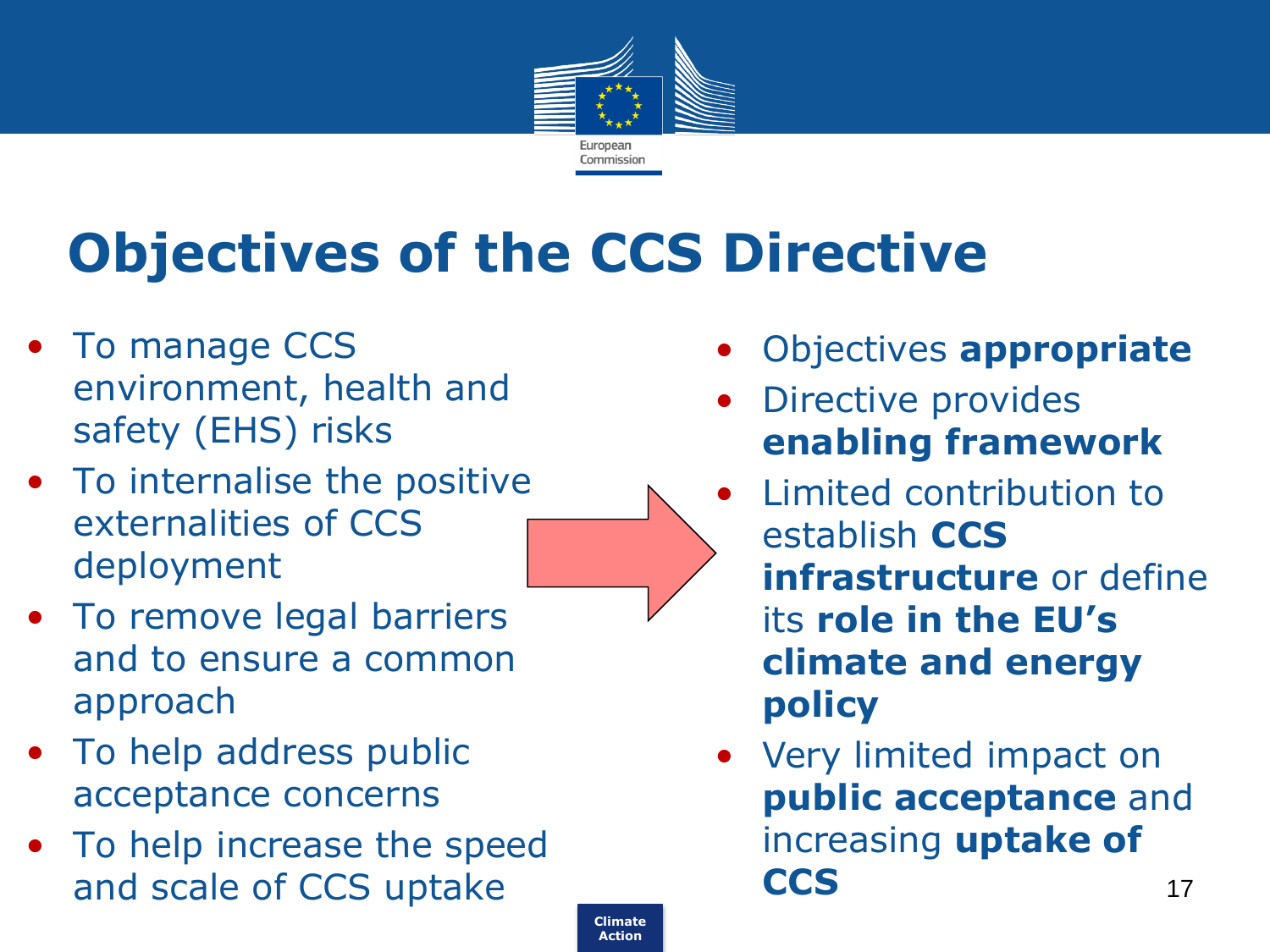



#### **Permanence of storage**

- Not sufficient practical experience yet
- Results from R&D storage sites indicate safe and long-time storage is possible
- Knowledge has advanced on reduction of risks

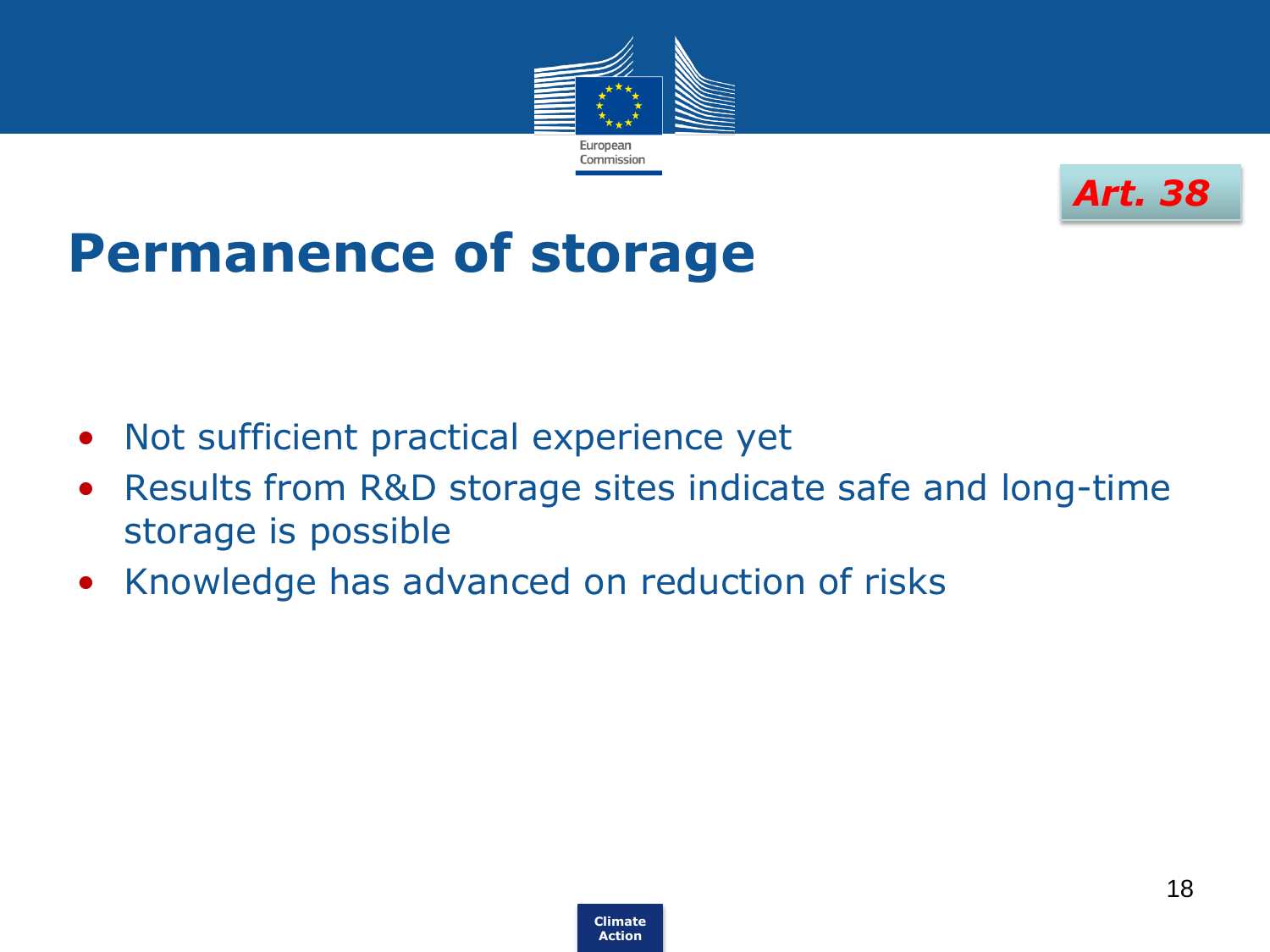

### **No particular issues found (1)**



- Storage site assessment criteria (Annex I) generally viewed as acceptable
- $CO<sub>2</sub>$  stream acceptance criteria
- Criteria for site monitoring plans (Annex II) are workable
- Transfer of responsibility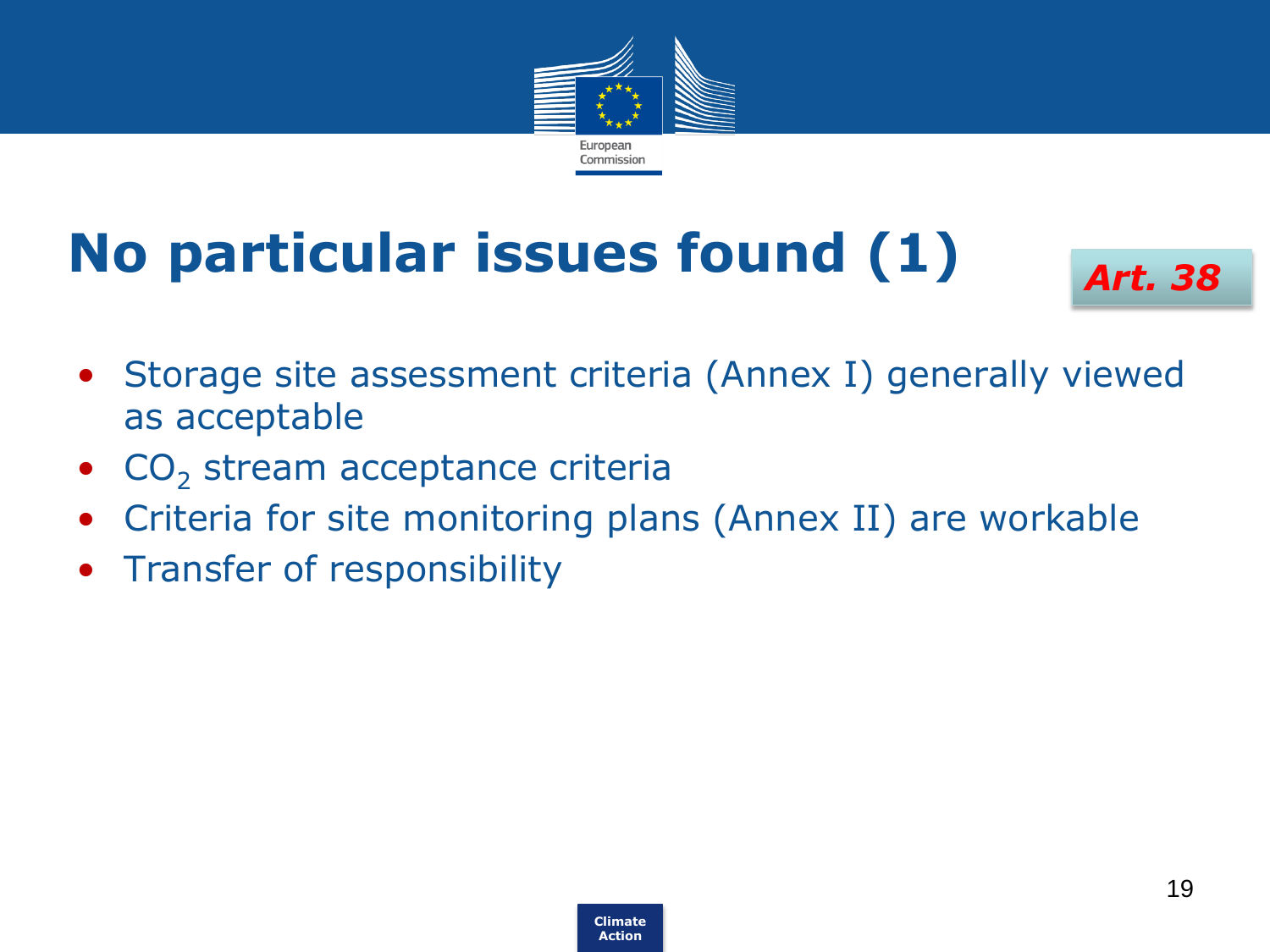

### **No particular issues found (2)**



- Third party access (Articles 21&22)
- Trans-boundary issues (Article 24)
- Need for further regulation on transport
	- **★ MS have the necessary flexibility for interpretation, it is too early for any update, so no action needed**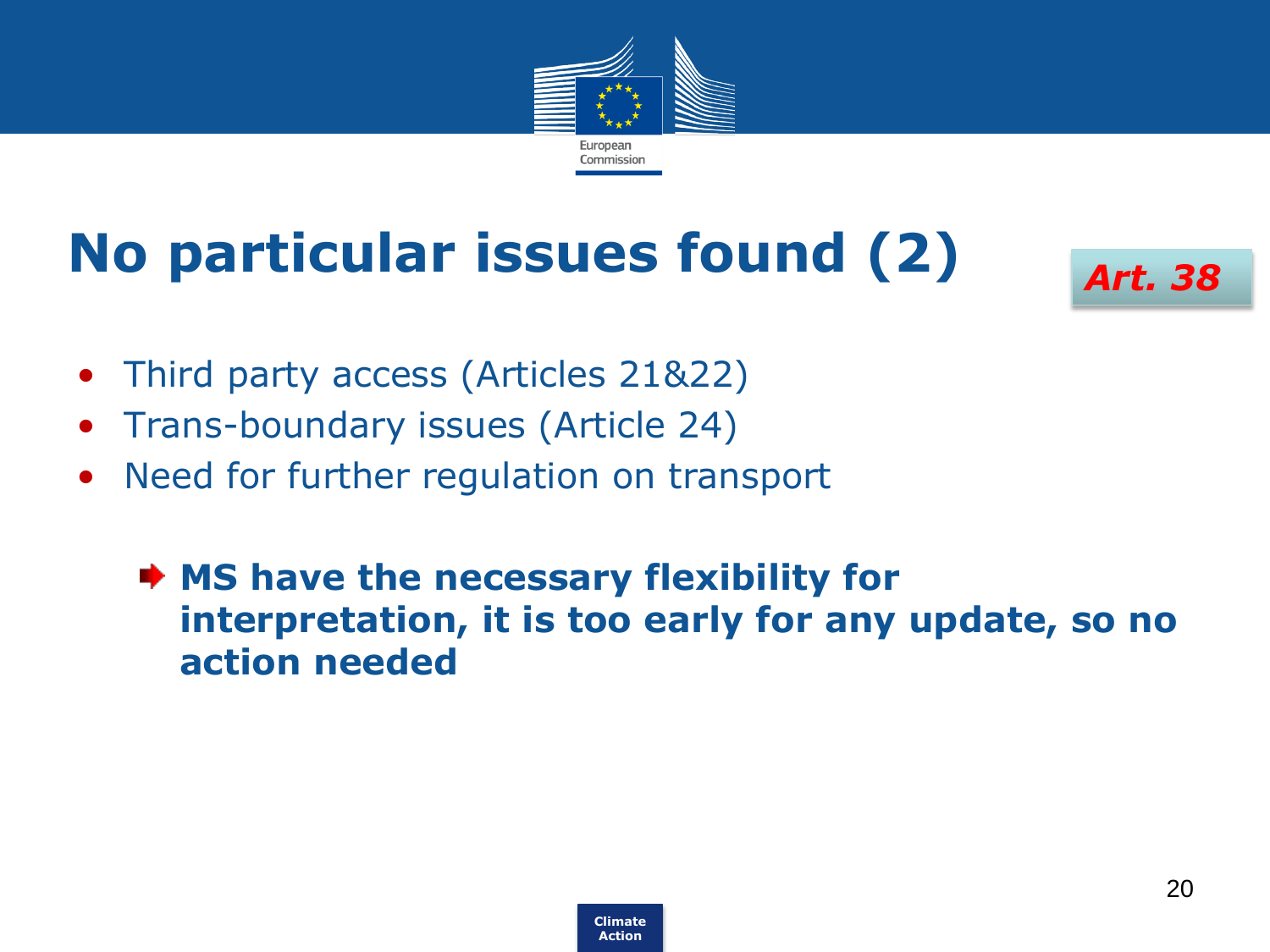

#### **Storage permits**



- Some concerns regarding the high level of detail before FID **A flexible approach is possible**
- Some burden of referring the permits to EC for review **However, necessary at this stage**
- A multidisciplinary set of skills is required
	- **Information on the applications made can be made publically available**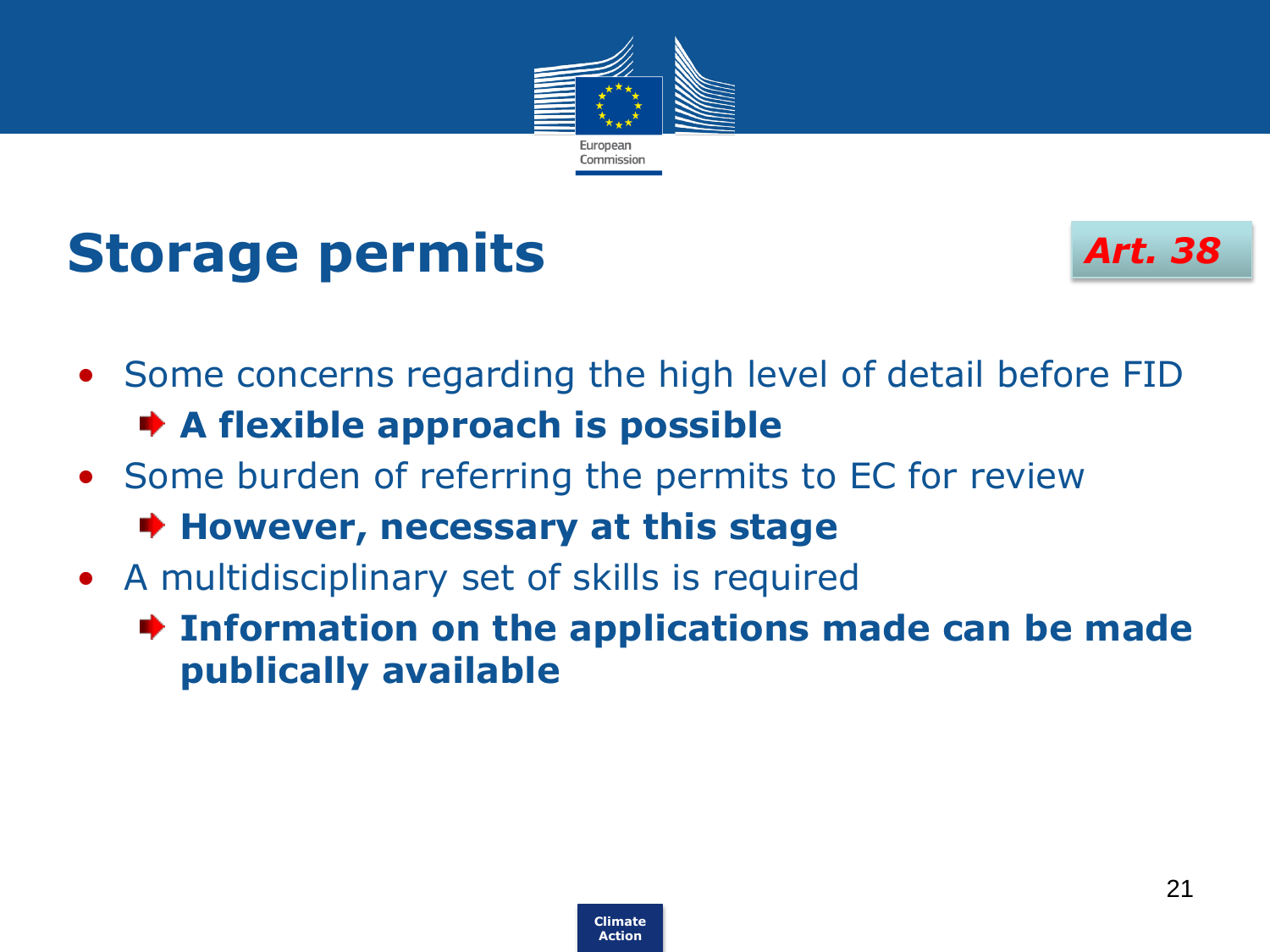

### **Financial security and financial mechanism**

- **Articles 19 and 20 give high level of flexibility** as to what financial security site operators should provide
- Serious concerns among developers regarding Guidance Document (GD4) even if not legally binding
- However, the liability issues are a much less significant barrier than the general economics of CCS and **opening GD4 can create uncertainty**
- Workable solutions are possible: ROAD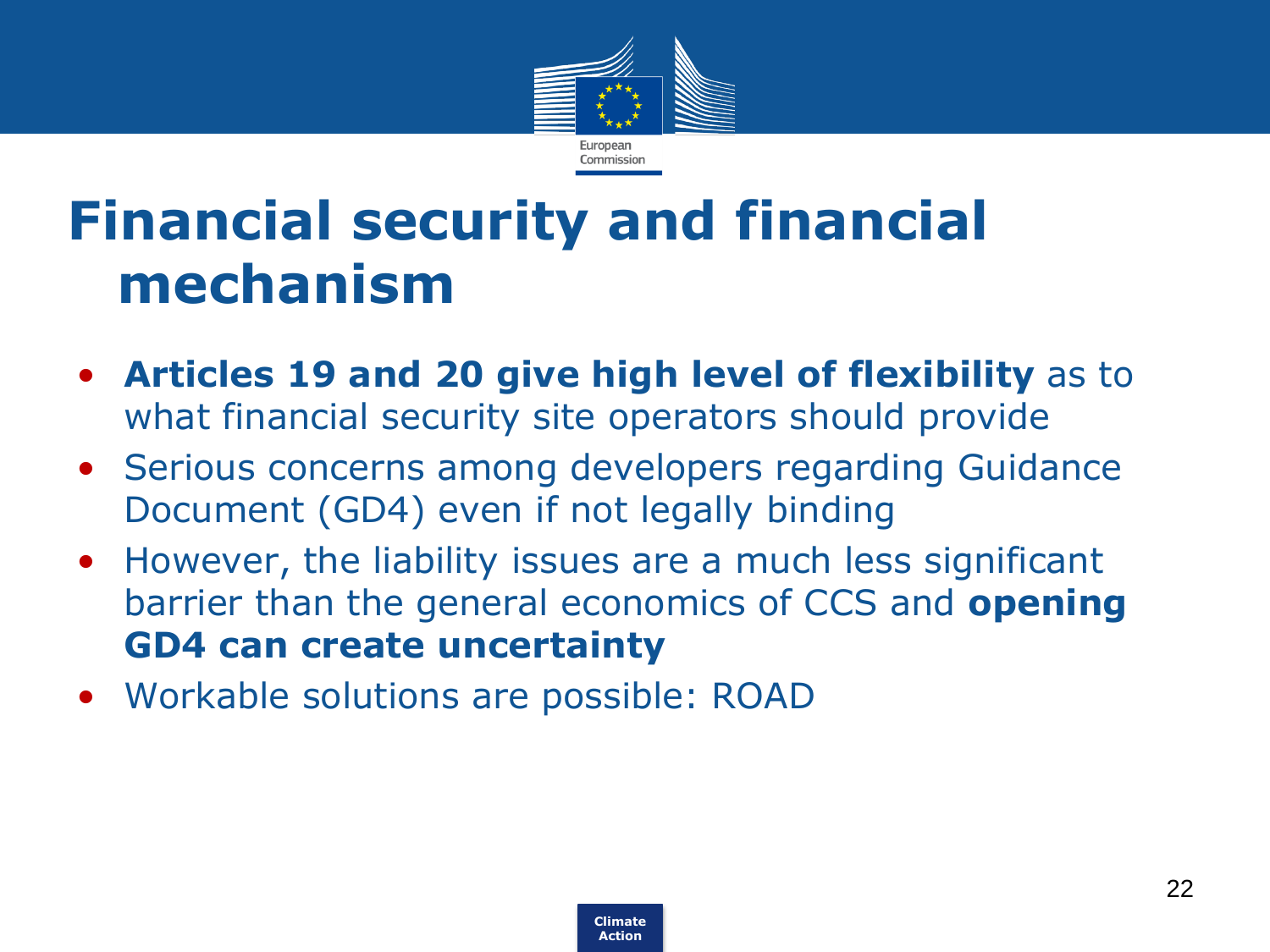

#### **Article 33: Readiness to retrofit for CO<sup>2</sup> capture** *Art. 38*

- Data from MS consenting process is readily-available only for UK
- In UK and FR: all new power plants have to be ready for retrofit
- UK: a guidance note what plant developers should consider and demonstrate in their retrofit for  $CO<sub>2</sub>$  capture checks
- 'commercial viability' likely main reason why retrofit for  $CO<sub>2</sub>$  capture is not being fully investigated or required

#### **Effectiveness could be improved – Directive or GD5**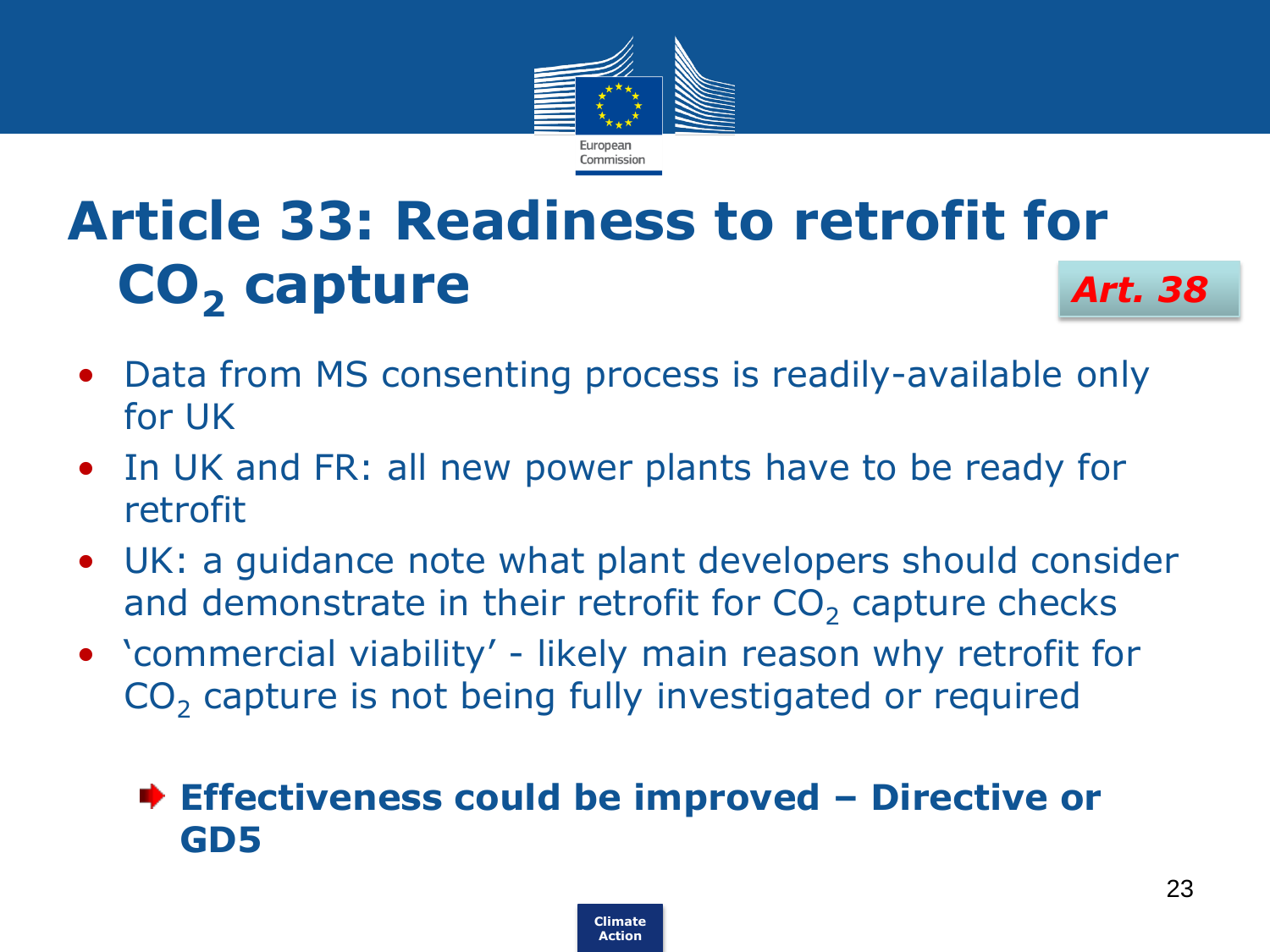

### **Industrial CCS**

- Decarbonising many large industrial processes is only currently possible via CCS
- Could ease public acceptance to CCS in general
- Kick-starter role vs. slow mover
- NGO support
- The Directive does not limit or encourage industrial CCS **Could be included in Article 33 Further enabling policy would be useful**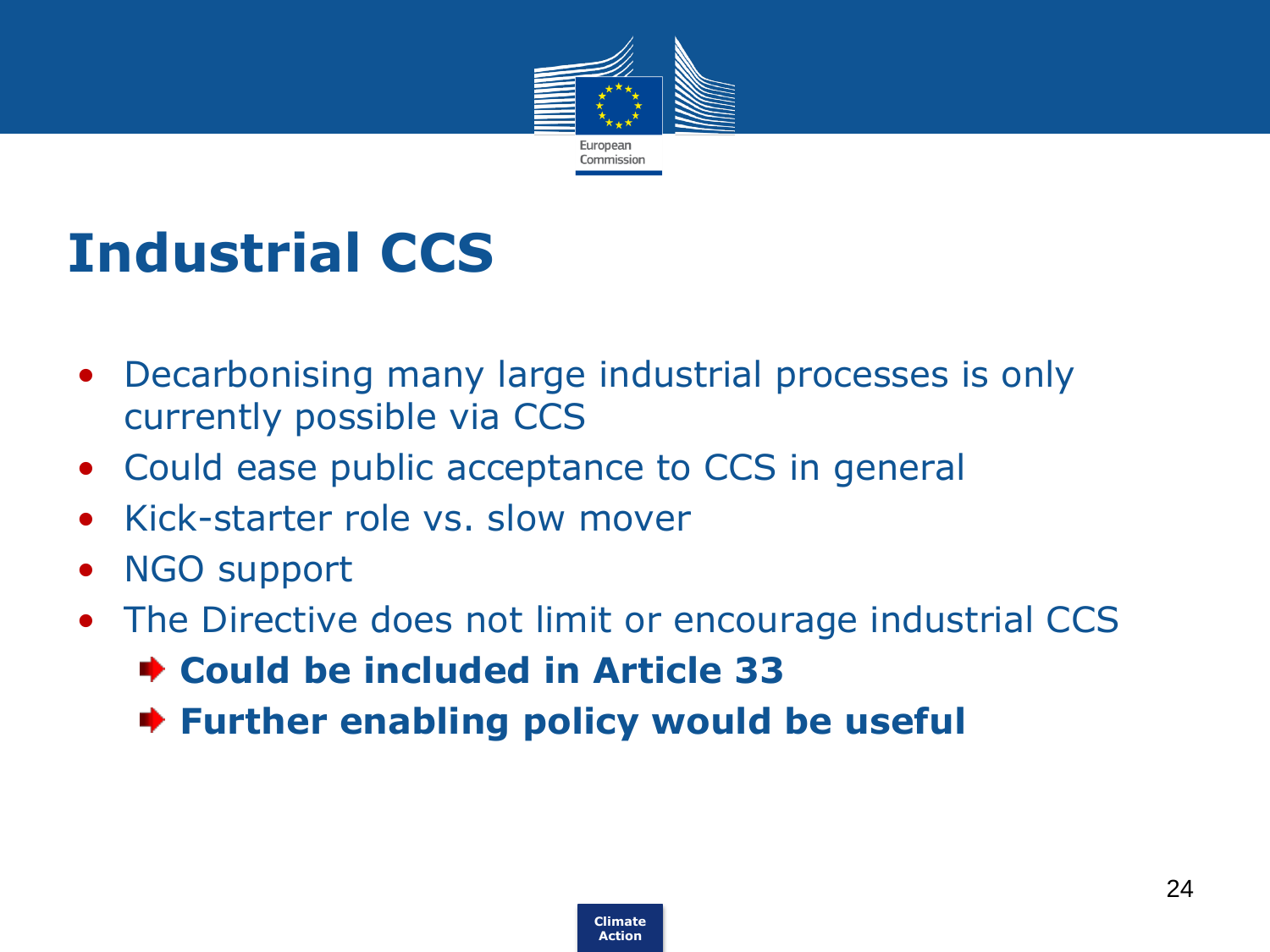

#### **Emission performance standards (EPS)** *Art. 38*

- US, CA, UK, EIB have introduced EPS
- Risk of undermining the ETS vs giving a predicable trajectory and therefore certainty over emission performance
- May lead to switching from coal to gas with no meaningful impact on the uptake of CCS
- May lead to prolonging of life of inefficient plants

#### **Not necessary nor practicable**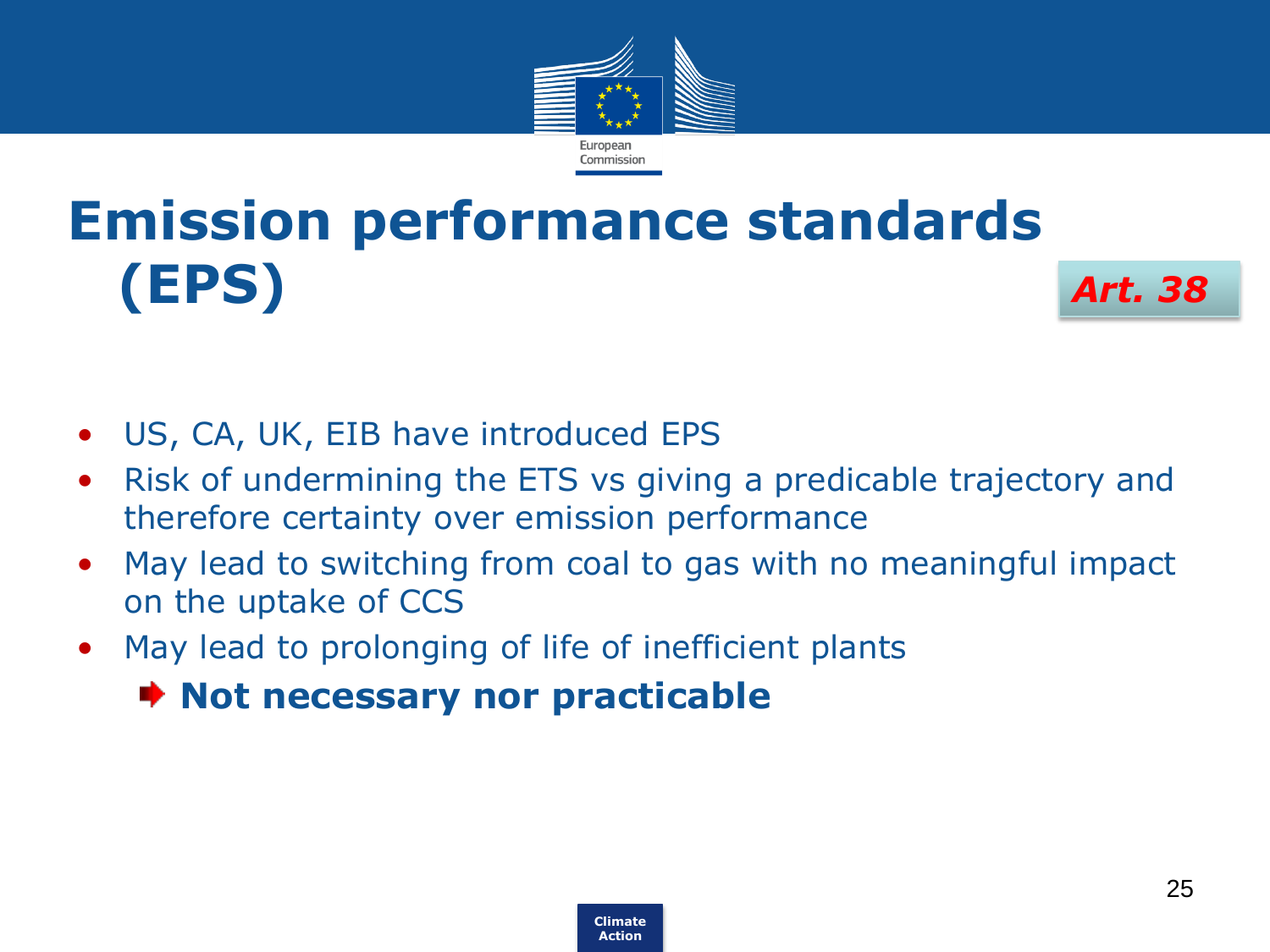

### **Conclusions on the Directive**

- Need for CCS remains high while progress has been slow
- The Directive has had little influence on this
- The CCS Directive is an enabling mechanism for CCS but not the main mechanism

#### **The Directive is fit-for-purpose**

- A revision of the Directive can only occur after more experience is gained with CCS in Europe
- Revising the Directive will create increased regulatory risk and additional delays
	- **Possible to update the Guidance Documents**
	- **Possible to consider a limited amendment to only Article 33 or a new GD on capture readiness**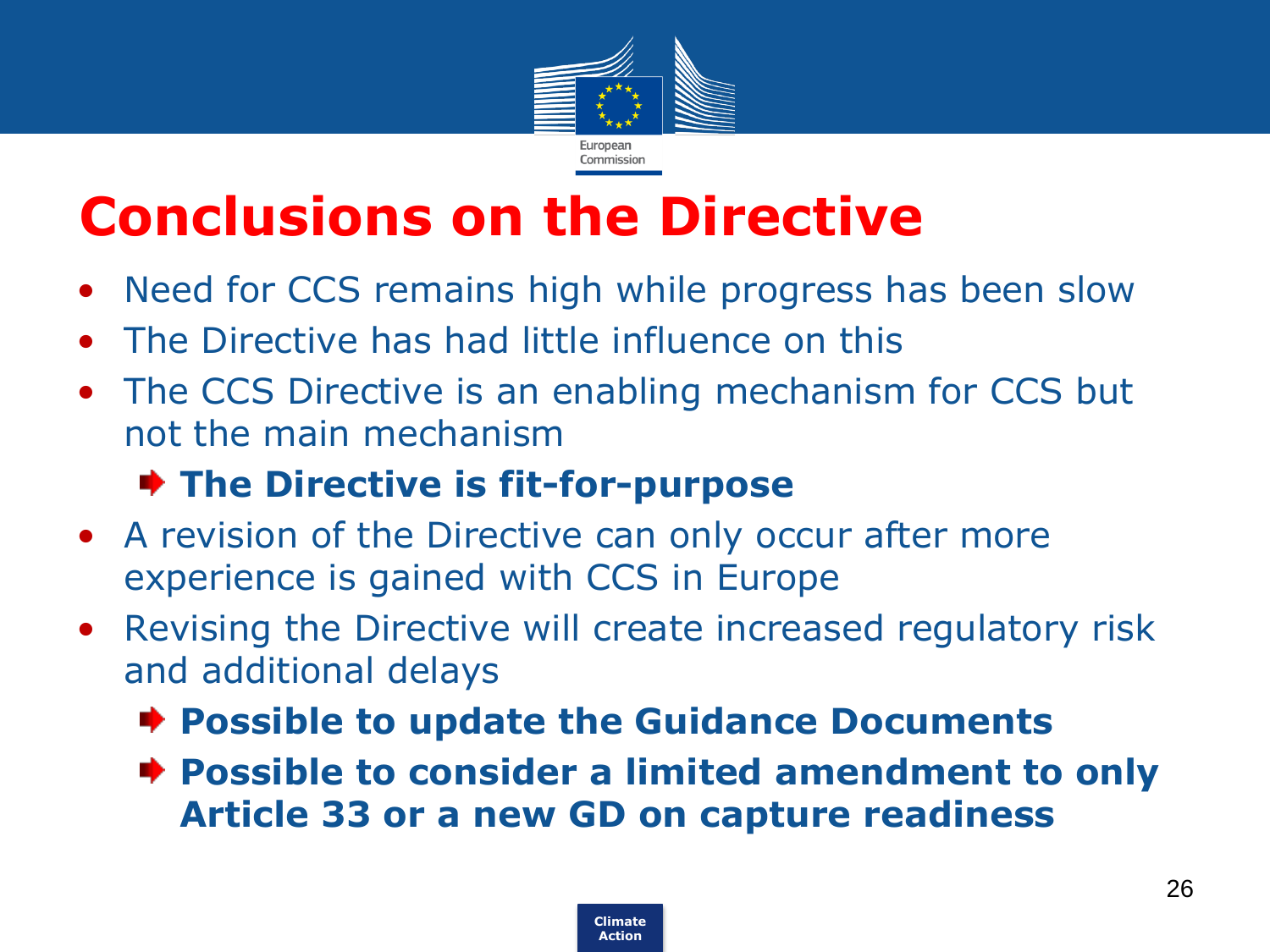

### **Conclusions on the enabling policy**

#### **Strong support and clear signals at MS and EU level for this innovative technology**

- General governance
- Financial support
- Regulatory support

#### **Guiding principles for support measures**

- Technology neutral
- EC and MS complementarity
- Coherence of short and long-term measures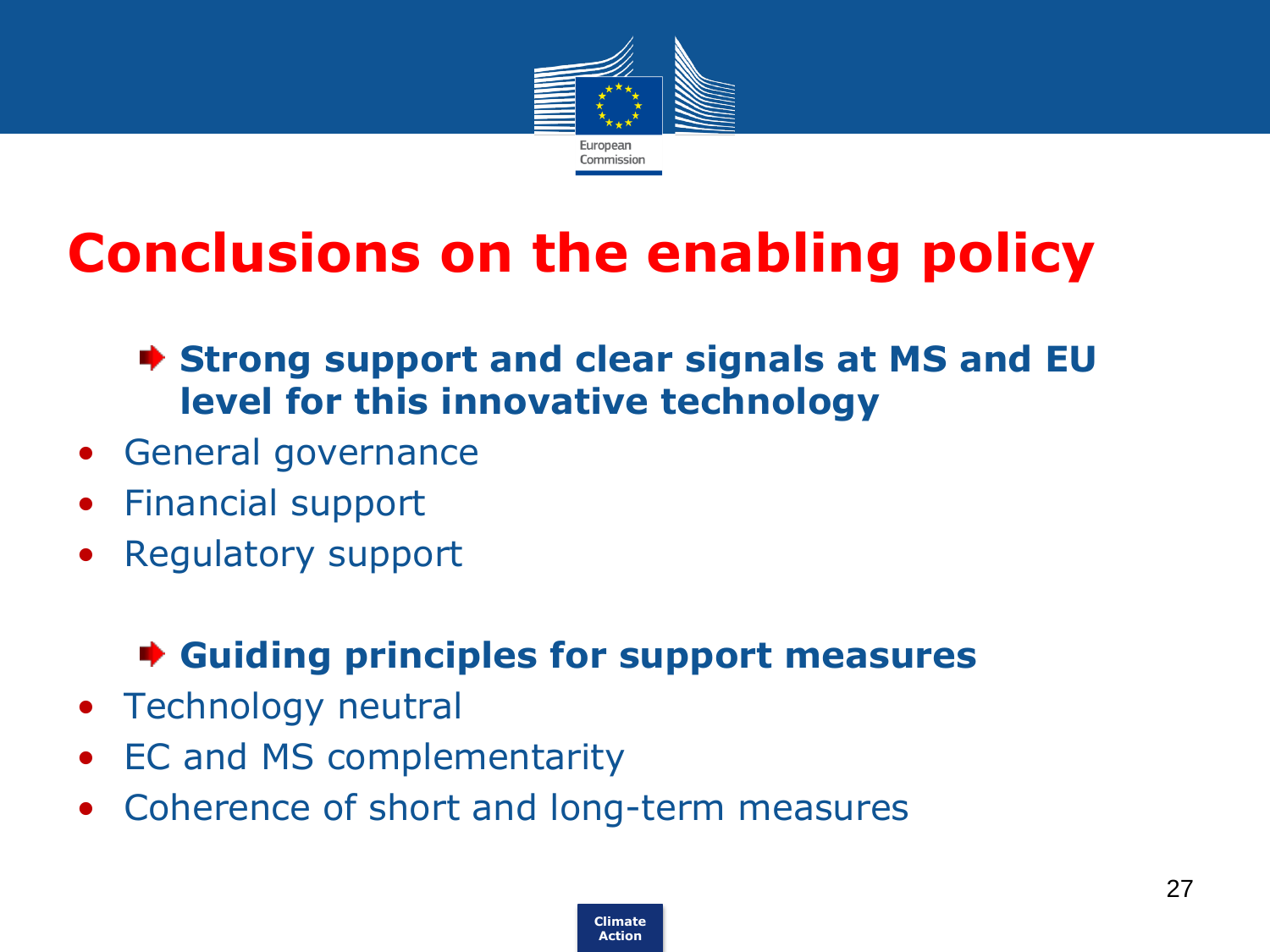

### **1. General governance**

- No positive FID yet
- Current enabling policy did not enable the original aspiration of 12 CCS demonstration plants by 2015
- Request for developing long-term goals for CCS deployment
	- **★ A long-term view in MS national plans for competitive, secure and sustainable energy under the Governance of 2030 Framework for Climate and Energy**
	- **★ Mapping key clusters of CO<sub>2</sub> sources and sinks and advancing knowledge on CO<sup>2</sup> storage capacity**

**Climate Action**

**★ Facilitating international support for CCS demonstration projects**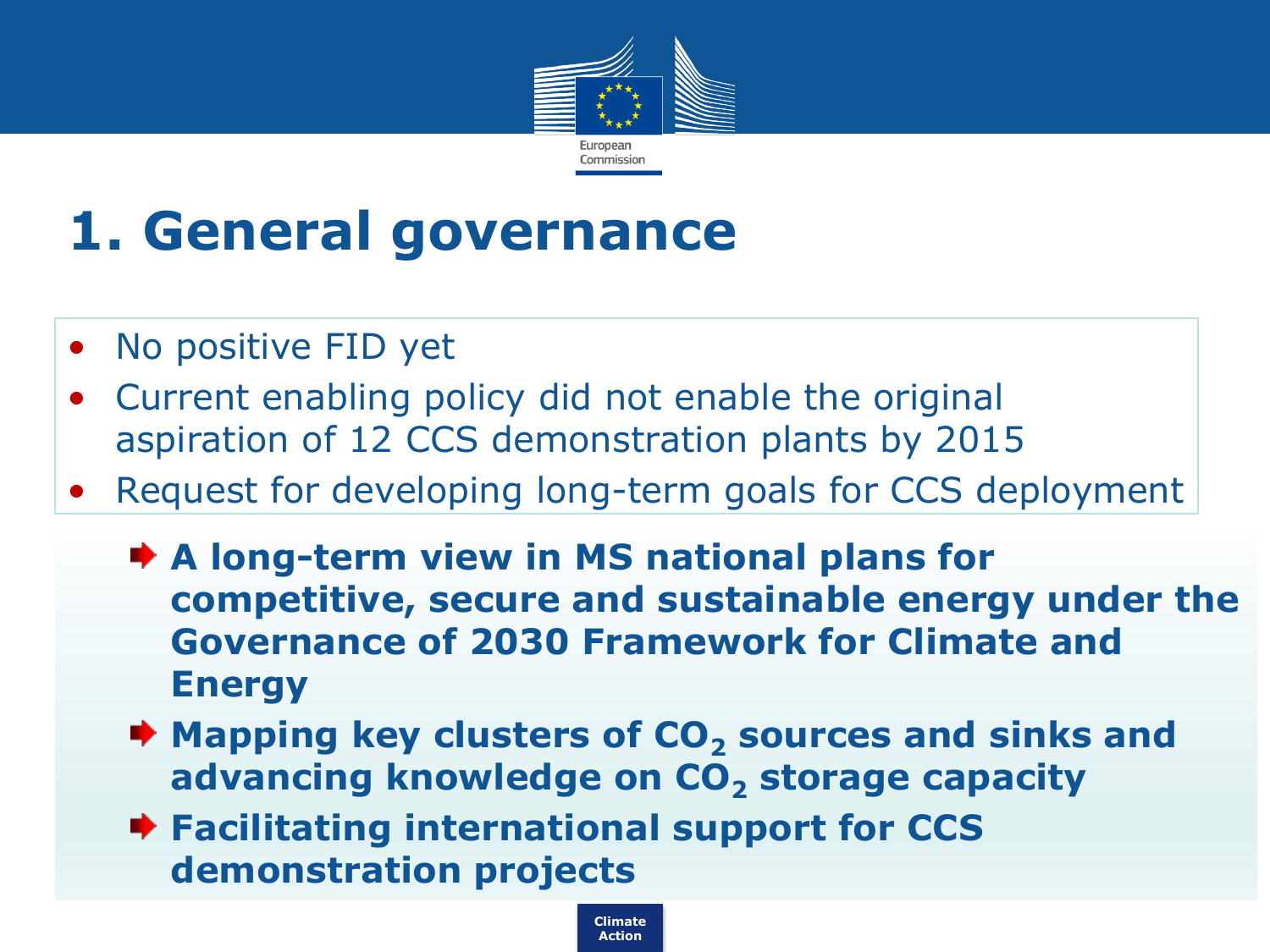

### **2. Financial support for CCS**

- Current European policy framework not sufficient for immediate CCS deployment
- More pro-active policy is called for at both EU and MS level
- Coherent short and long-term financial support
	- **ETS - the mechanism to support CCS in the longrun**
	- **To expand EU funding for CCS demonstration projects – Innovation fund (NER 400)**
	- **To continue research through H2020**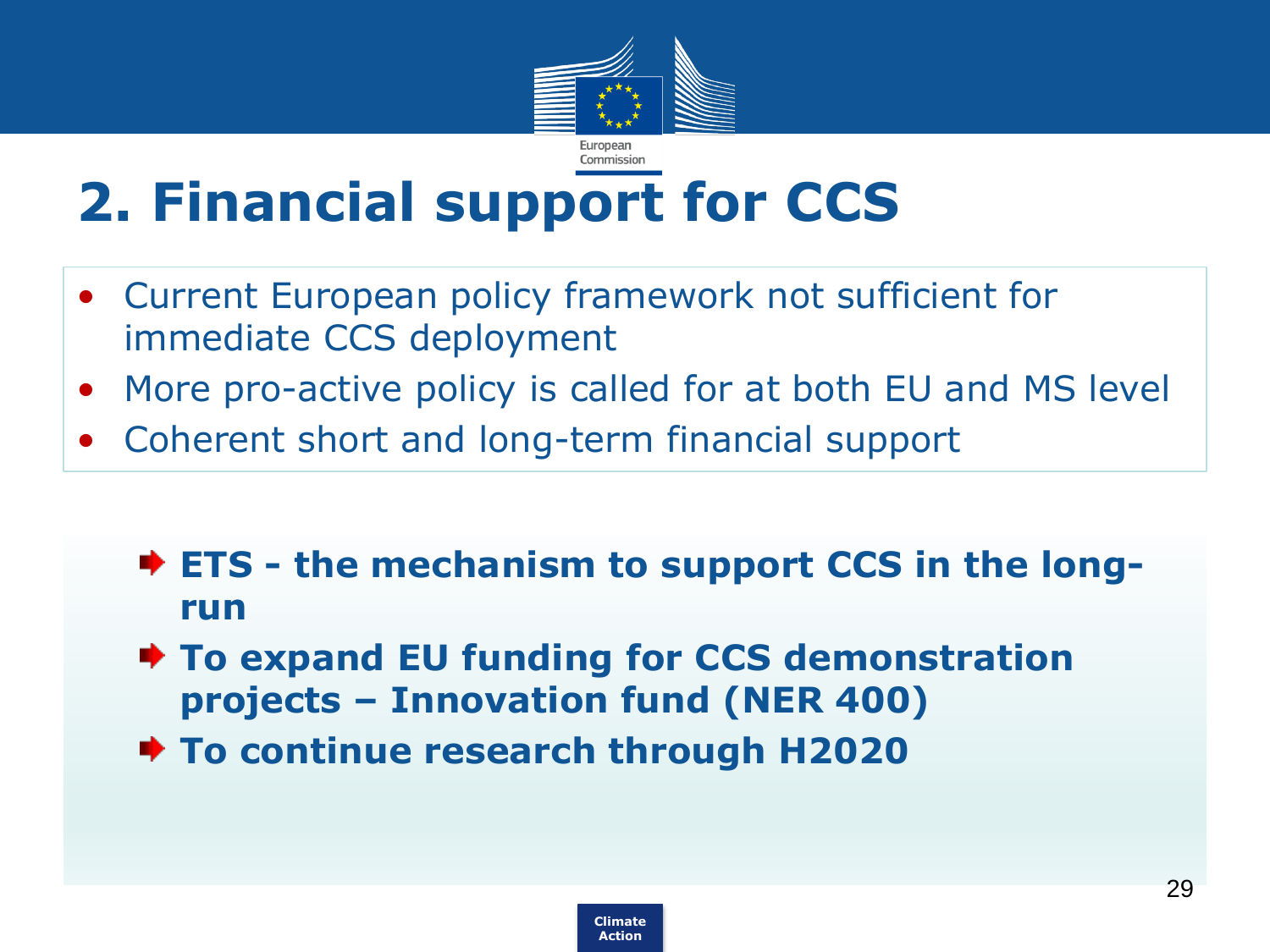

### **3. Regulatory support for CCS**

- Diverse stakeholder views on stricter 'enforcing' policies
- CCS is not commercially viable yet, however needed
- More research needed on best approach, breaking 'new ground'

#### **★ To strengthen CO<sub>2</sub> capture retrofit provision (Article 33)**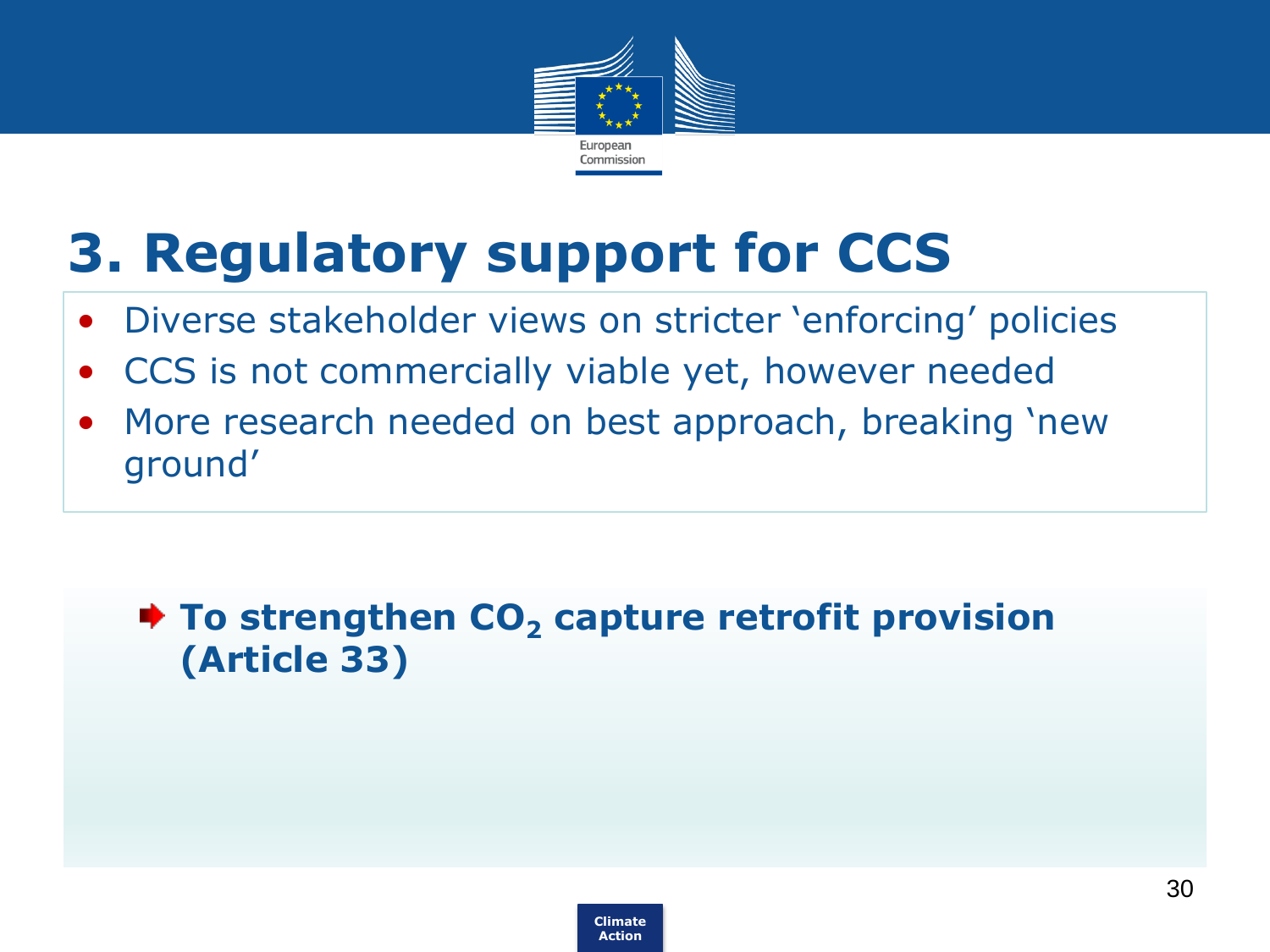

#### **Next steps**

Streamlining current planning and reporting requirements under the Energy Union, including:

- the prospective report on the performance of the CCS Directive;
- $\bullet$  an energy and climate-related technology and innovation strategy, including for carbon capture and storage, as requested by 19 March 2015 European Council